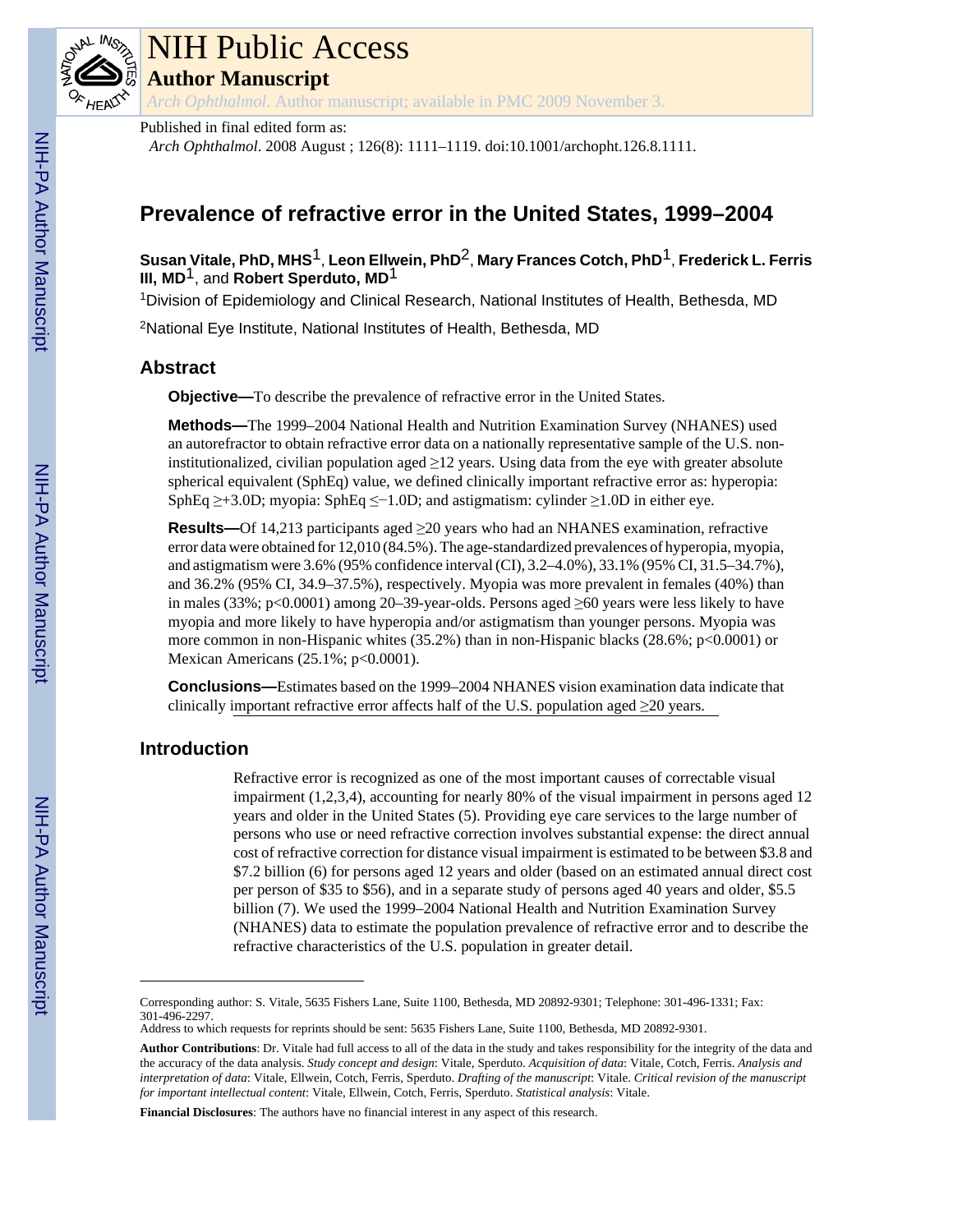#### **Methods**

NHANES is an ongoing nationally representative survey of the U.S. civilian, noninstitutionalized population conducted by the National Center for Health Statistics (NCHS), Centers for Disease Control and Prevention (8,9). Participants in the NHANES undergo a home interview and subsequent comprehensive physical examination and functional assessment in a Mobile Examination Center (MEC) (8). The 1999–2004 NHANES protocol was reviewed and approved by the NCHS Research Ethics Review Board. All participants (parent or guardian of minors) gave their written informed consent after receiving a description of the study and the potential risks of participation.

Demographic characteristics were collected at the household interview. Participants reported their ethnicity and race (10). NCHS later categorized these classifications into non-Hispanic black, non-Hispanic white, Mexican American, or "other" (including Asian (various countries), Pacific Islander, Native American, non-Mexican-American Hispanic, or multiracial).

The vision examination was conducted on participants aged 12 years and older. A NIDEK ARK-760 autorefractor (Nidek Co. Ltd., Tokyo, Japan) was used to measure the refractive error of each eye after corrective lenses had been removed. Three separate measurements of sphere, cylinder, and axis were acquired and averaged by the ARK-760. For myopia and hyperopia, we categorized participants based on the refractive error measurements from the eye with the larger absolute value of spherical equivalent (SphEq). If one eye had missing refractive error data, data from the non-missing eye were used. Refractions were recorded in plus cylinder notation and SphEq was computed as the sphere measurement plus half the cylinder measurement. Clinically important myopia was defined as myopic SphEq of at least −1.0 diopter; clinically important hyperopia was defined as hyperopic SphEq of +3.0 diopters or more. Severe myopia was defined as myopic SphEq of at least −5.0 diopters (11,12). We also present data with myopia defined as SphEq of at least −0.5 diopter. Astigmatism was defined as cylinder  $\geq 1.0$  diopter in the eye with the larger cylinder value.

Because of time constraints imposed by the comprehensive NHANES examination, it was not feasible to obtain cycloplegic refractions. Accommodation may therefore have affected the measurement of refractive error, particularly in younger participants, despite the auto fogging used by the autorefractor to minimize accommodation. Consequently, for persons aged 12–19 years, prevalence of myopia is likely to be overestimated and prevalence of hyperopia is likely to be underestimated by the autorefractor measurements. We therefore have not used refractive error data from NHANES 1999–2004 for estimating the prevalence of refractive error among persons aged 12–19 years.

Refractive error data obtained from eyes with a history of cataract surgery or refractive surgery, or in which contact lenses were worn during objective refraction, were treated as missing values. Participants excluded from analyses (n=2203) included those reporting a history of cataract surgery (n=791) or refractive surgery (n=142) in both eyes, or who wore contact lenses during objective refraction  $(n=19)$ , or who were missing autorefractor data for both eyes (n=1251 due to lack of time, inability to cooperate with the protocol, or equipment malfunction). We included 615 participants with refractive error data for only one eye (the fellow eye had cataract extraction ( $n=264$ ), refractive surgery ( $n=21$ ), or missing autorefractor data (n=330)).

The NHANES utilizes a complex, multistage probability sample design with oversampling within selected demographic subgroups (13). Sampling weights derived by NCHS statisticians reflect the probability of selection into the sample and incorporate adjustments for differential non-response and poststratification (14,15), and their incorporation into analyses (using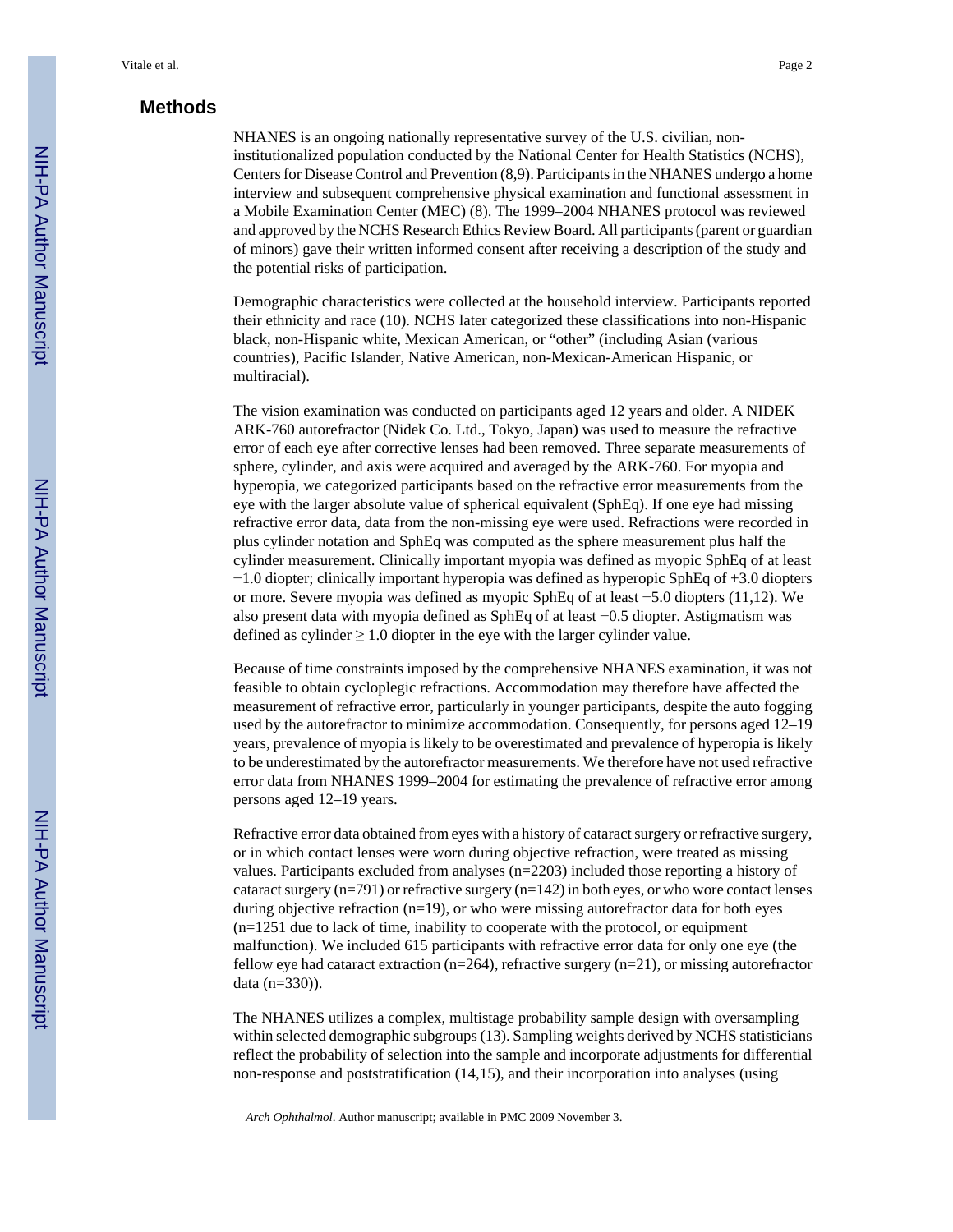SUDAAN (Software for the Statistical Analysis of Correlated Data, version 9.0.0, Research Triangle Institute, Research Triangle Park, NC 16) ensures that the weighted estimates reflect the U.S. population sizes for specified demographic categories and that standard errors are unbiased (17,18). We age-standardized prevalence estimates to the U.S. 2000 Census population (19).

#### **Results**

A total of 14,213 participants aged 20 years and older participated in the 1999–2004 NHANES MEC examination. Of these, 12,010 (84.5%) had complete refractive error data (Table 1). Participants with incomplete refractive error data were more likely to be older, female, report lower income, and have fewer years of formal education.

The distribution of SphEq refraction by age is shown in Figure 1. Participants aged 60 years and older were less likely to have myopic refractive error and more likely to have hyperopic refractive error than younger individuals.

#### **Hyperopia**

The prevalence of hyperopia (SphEq  $\geq$ 3.0D) (Table 2) for ages 20–39, 40–59, and  $\geq$ 60 years was 1.0% (95% confidence interval [CI], 0.6–1.4%), 2.4 % (CI, 1.7–3.0%), and 10.0% (CI, 9.1–10.9%), respectively. In persons aged 60 years and older, hyperopia was more common in females  $(12.9\%)$  than in males  $(6.6\%; p<0.0001)$ .

#### **Myopia**

The overall pattern of myopia prevalence by age and gender was similar, regardless of the definition of myopia (≤−1.0D, ≤−0.5D, or ≤−5.0D): prevalence estimates were approximately equal for the 20–39 and 40–59-year age groups and markedly lower for those aged  $\geq 60$  years, and for those aged 20–39 years, females had higher prevalence than males. For myopia defined as SphEq ≤−1.0D (Table 3), prevalence estimates for ages 20–39, 40–59, and ≥60 years were 36.2% (CI, 34.2–38.3%), 37.6% (CI, 35.1–40.1%), and 20.5% (CI, 18.3–22.8%), respectively. Myopia ≤−1.0D was more prevalent in non-Hispanic whites (35.2%) than in non-Hispanic blacks (28.6%;  $p<0.0001$ ) or Mexican Americans (25.1%;  $p<0.0001$ ). For those aged 60 years and older, no differences in prevalence were observed among race-ethnicity categories or between males and females. For ages 20–39 and 40–59 years, prevalence of myopia ≤−1.0D was higher for non-Hispanic whites (38.7 and 40.6%, respectively) than for non-Hispanic blacks (32.0%, p=0.0004; 32.1%, p=0.0003) or Mexican Americans (27.1%, p<0.0001; 26.4%, p<0.0001). For those aged 20 to 39 years, females had a slightly higher prevalence of myopia ≤−1.0D (39.9%) than did males (32.6%; p<0.0001).

Prevalence of myopia defined as SphEq ≤−0.5D (Table 4) for ages 20–39, 40–59, and ≥60 years was 50.2% (CI, 47.8–52.7%), 50.1% (CI, 47.8–52.4%), and 26.5% (CI, 24.0–29.0%), respectively. Myopia ≤−0.5D was most prevalent in those categorized as non-Hispanic white  $(46.0\%)$ , compared with those categorized as non-Hispanic black  $(41.5\%; p=0.003)$  or Mexican American (40.8%; p=0.0002). The prevalence of myopia ≤−0.5D did not differ significantly between males and females except in those aged 20–39 years, where the prevalence in females (53.9%) was significantly higher than in males (46.6%; p=0.0002).

Prevalence of severe myopia (SphEq ≤−5.0D) (Table 5) for ages 20–39, 40–59, and ≥60 years was 7.4% (CI, 6.5–8.3%), 7.8% (CI, 6.4–9.1%), and 3.1% (CI, 2.2–3.9%), respectively. Severe myopia was most prevalent in those categorized as non-Hispanic white (7.0%), compared with non-Hispanic blacks (4.7%; p=0.001) and Mexican Americans (3.6%; p<0.0001). The prevalence of severe myopia did not differ significantly between males and females except in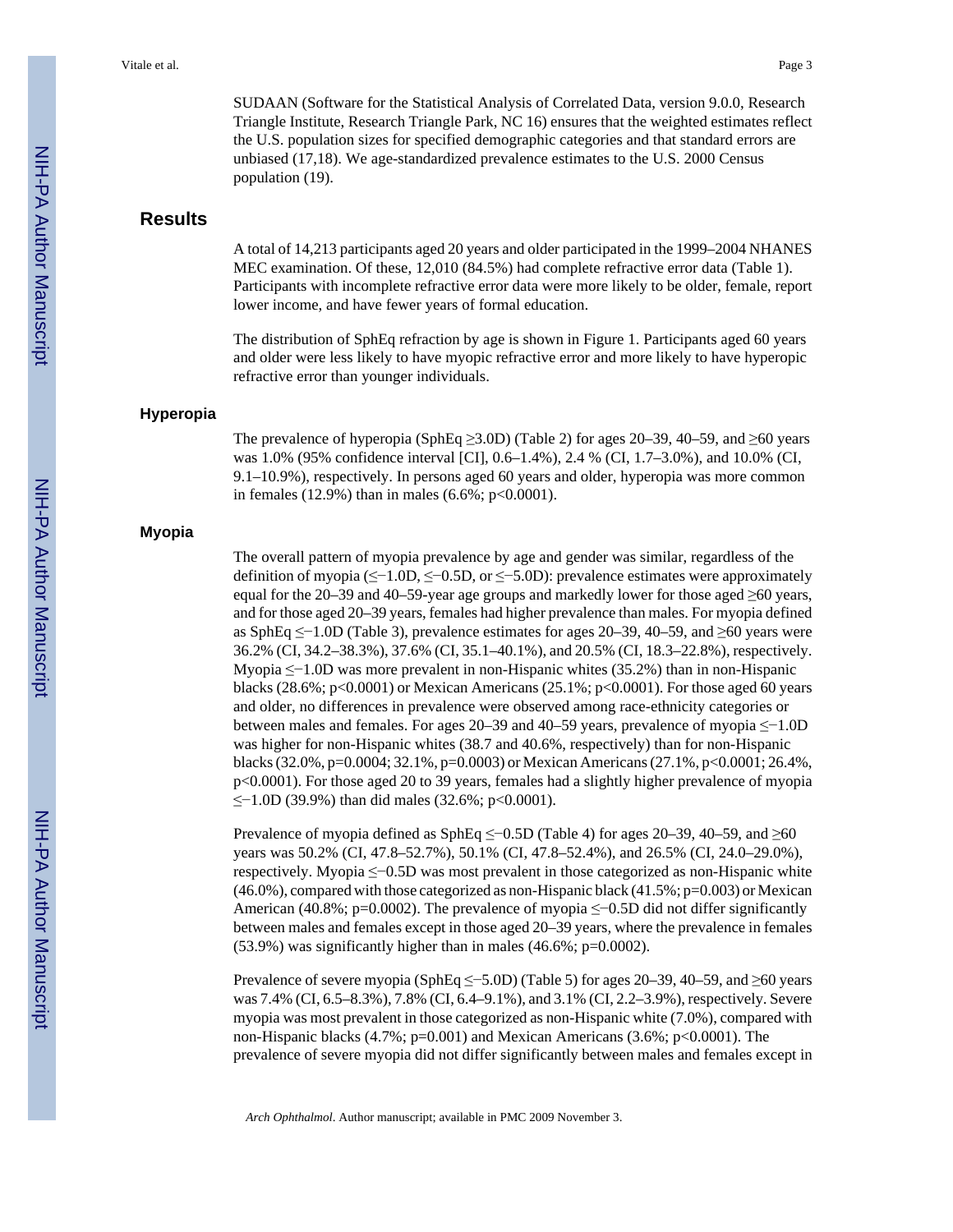those aged 20–39 years, where the prevalence in females (9.2%) was significantly higher than in males  $(5.6\%; p<0.0001)$ .

#### **Astigmatism**

The prevalence of astigmatism (Table 6) increased with increasing age: for ages 20–39, 40– 59, and ≥60 years, prevalence estimates were 23.1% (CI, 21.6–24.5%), 27.6% (CI, 25.8– 29.3%), and 50.1% (CI, 48.2–52.0%), respectively. Prevalence of astigmatism varied little by race-ethnicity category. In those aged 60 years and older, astigmatism was more prevalent among males (54.9%) than among females (46.1%;  $p<0.0001$ ).

#### **Any clinically important refractive error**

The prevalence of any clinically important refractive error (myopia, hyperopia, and/or astigmatism) (table available online only, at [www.archophthalmol.com\)](http://www.archophthalmol.com) increased with increasing age. Prevalence estimates for ages 20–39, 40–59, and ≥60 years were 46.3% (CI, 44.5–48.0%), 50.6% (CI, 48.1–53.0%), and 62.7% (CI, 60.3–65.1%), respectively. Prevalence of any clinically important refractive error was lower for Mexican Americans (44.4%) than for non-Hispanic whites  $(53.4\%; p<0.0001)$  or non-Hispanic blacks  $(49.3\%; p=0.002)$ . For those aged 60 years and older, the prevalence of any clinically important refractive error was higher in males (66.8%) than in females (59.2%; p=0.0003).

#### **Discussion**

We found that refractive error was common in the U.S. population aged 20 years and older: the prevalence of myopia was 33%; of severe myopia, 6.5%, of hyperopia, 3.6 %; and of astigmatism, 36%. Our estimated prevalence of myopia was higher than the 25% reported in previous U.S. studies (20,11; discussed further below) and similar (in persons aged 40 years and older) to that of ethnic Chinese persons in Singapore (12). General overall statements regarding the distribution of myopia among demographic subgroups cannot be made, since we found statistically significant interactions between age and gender  $(p=.0003)$  and between age and race/ethnicity  $(p=.0002)$ , as well as a borderline statistically significant interaction between gender and race/ethnicity  $(p=07)$ . Overall, it appears that the pattern of myopia prevalence by age is similar, regardless of the definition of myopia, with nearly identical prevalence estimates within the 20–39 and 40–59-year age groups and a markedly lower prevalence for the 60+ age group (approximately half that for the younger ages). Gender differences in myopia prevalence were observed within the 20–39-year age group, where myopia (SphEq ≤−1.0D) was more prevalent in females (40%) than in males (33%; p<0.0001); the same pattern was observed for myopia defined as SphEq ≤−0.5D (p=0.0002) and for myopia defined as SphEq ≤−5.0D (p<0.0001). The prevalence of myopia ≤−0.5D was similar to that found in studies of Asian populations (12). Gender differences in refractive error prevalence were also observed within the 60+ age group, where hyperopia was more common  $(13\%$  versus 7%; p<0.0001), and astigmatism less common (46% versus 66%; p<0.0001) among females than among males. Prevalence of refractive error varied by age, with those aged 60 years and older being less likely to have myopia (p<0.0001 for all myopia definitions) and more likely to have hyperopia (p<0.0001) and/or astigmatism (p<0.0001) than younger persons. Although hyperopia and astigmatism prevalence did not vary among race-ethnicity categories, myopia prevalence was higher in non-Hispanic whites than in non-Hispanic blacks (38.7% versus 28.6%; p<0.0001) or Mexican Americans (38.7% versus 25.1%; p<0.0001) (although this race-ethnicity difference was not apparent in those aged 60 years and older).

Most previous epidemiologic studies providing prevalence estimates for refractive error were limited to a specific geographic location or age group. The 1971–1972 NHANES study provided the first U.S.-wide population-based prevalence estimates for many eye conditions,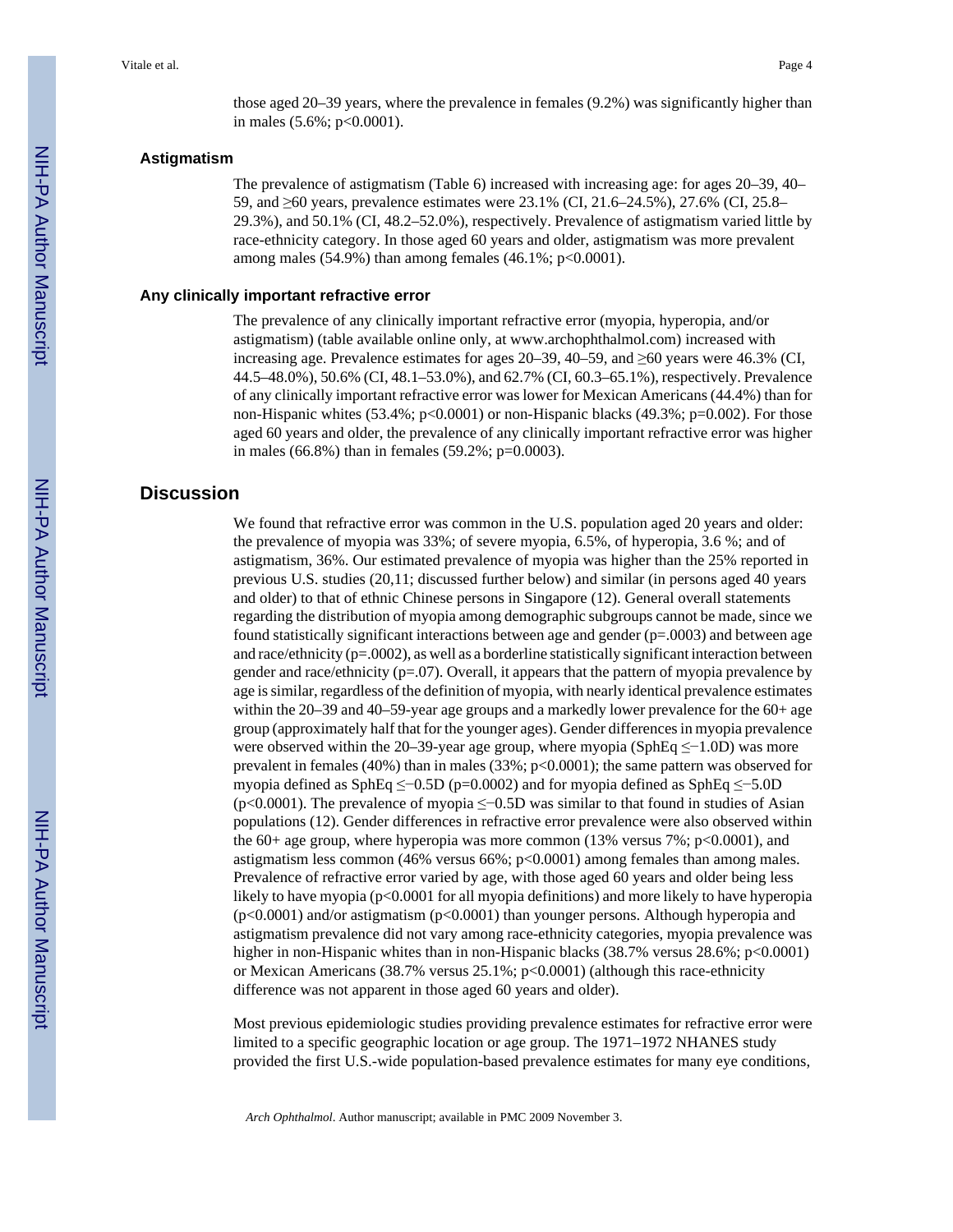including refractive error. Sperduto and colleagues (20) found that the prevalence of myopia in the U.S. in persons aged 12–54 years was approximately 25% (right eye, based on lensometry (for those with visual acuity 20/40 or better) or on retinoscopy (for those with worse visual acuity)), compared with 33.1% in the current study (in persons aged 20 years and older). The prevalence estimates for myopia are substantially higher for both non-Hispanic black and non-Hispanic white participants in 1999–2004 (28.6% and 35.2%, respectively) than in 1971–72 (13.0% and 26.3%, respectively). It is possible that myopia prevalence in the U.S. has increased over the 30-year period between the two NHANES studies. A previous study documented an increased prevalence of myopia over a 12-year period in young Israeli adults (21) and attributed it to a possible cohort effect. However, because of considerable differences in the methodology used to define myopia in the two NHANES studies, additional research would be required to conclude that prevalence of myopia had increased, and, if so, to explore possible reasons for such an increase.

Recently, the Eye Disease Prevalence Research Group (EDPRG) performed a meta-analysis of existing population-based studies in persons 40 years or older (conducted from 1985 – 2000) to derive robust population estimates for the prevalence of refractive error in the U.S. and in other countries (11). Definitions of hyperopia, myopia, and severe myopia were the same as in our study. Our NHANES-based estimate of prevalence of myopia in the U.S. for persons aged 40 years and older was 31.0% (CI, 29.1–32.9%), substantially higher than the EDPRG estimate for the U.S. (25.4%; CI, 24.5–26.4%). Prevalence of myopia was higher in the recent NHANES study than in the EDPRG for both non-Hispanic blacks and non-Hispanic whites.

The prevalence of myopia ≤−0.5D in the current study was 41.0% for persons aged 40 years and older. Wong et al found a similar prevalence of myopia (38.7%) in ethnic Chinese persons living in Singapore (12). However, the prevalence of severe myopia in the current study was lower (6.0%) than that found by Wong et al (9.1%), possibly attributable to differences in the age structure of the two populations, since the U.S. may have a higher proportion of older individuals (who have a relatively lower prevalence of myopia) than Singapore. Our estimated prevalence of myopia ≤−0.5D for persons aged 60 years and older was 26.5%, greater than the 19.5% estimated from the Rotterdam study (ages 55 and older (22)). The prevalence of myopia in the Blue Mountains Eye Study was 15% (23), strikingly lower than the prevalence of myopia ≤−0.5D found in the current NHANES and that reported from the Beaver Dam Eye Study (24). The Blue Mountains and Rotterdam populations may have a different distribution of underlying risk factors for myopia that could explain their lower prevalence estimates, but we are unable to address this issue within the scope of the current study.

Our myopia prevalence estimates for non-Hispanic black participants aged 40 –59 years (32.1%; CI, 28.1–36.1%) were also higher than those reported by the Barbados Eye Study (25, conducted from 1987– 1992) for participants aged 40–59 years (9%). Our prevalence estimates for myopia in those aged 60 years and older appear comparable to those reported from the Barbados study.

The EDPRG results for Hispanic individuals were based on a single study (4) in a Mexican-American population (Proyecto Ver (Nogales, Arizona)). Recently, the Los Angeles Latino Eye Study (LALES) (26) reported prevalence estimates of myopia for Hispanic persons aged 40 years and older (over 90% of whom reported Mexican ancestry (27)). For those aged 40– 59 years, the prevalence of myopia among NHANES Mexican American participants was higher than their LALES and EDPRG counterparts. For those aged 60 years and older, NHANES and LALES prevalences were similar and higher than those from the EDPRG.

It is not possible for us to compare results for "other" race-ethnicity with previous studies, because this category includes participants with a wide range of ancestries and NHANES does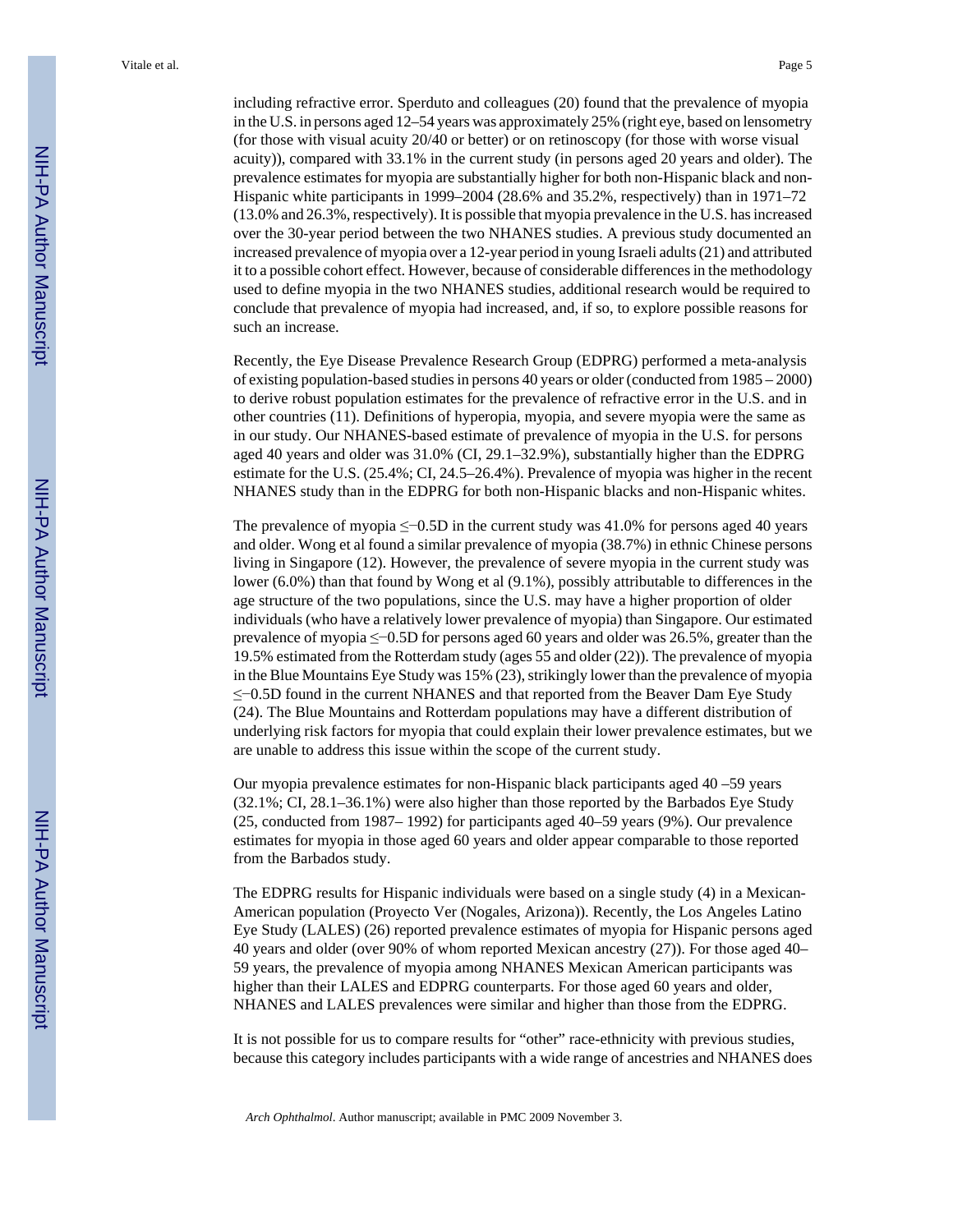not provide data to allow further differentiation within this subgroup. However, since the NHANES sample as a whole is designed to represent the entire U.S. population, it is important to include the "other" subgroup in calculating estimates for the entire U.S. population.

We found that the prevalence of myopia was lowest in participants aged 60 years and older, consistent with other population-based studies (28,29). Although it is possible that the lower prevalence of myopia in those aged 60 years and older is due to a cohort effect, as reported in other, younger populations (21,30), this observation may also be due to intrinsic, age-related changes in the refractive components of the eye (31,32).

The observed lower prevalence of myopia in persons aged 60 years and older may also be due in part to an association of cataract surgery (a criterion for exclusion) with myopic refractive status (33). Because we have no information on the refractive status of participants prior to cataract surgery, we are unable to explore this hypothesis.

Our study has several important limitations. Because of time constraints and potential for participant fatigue, we could not perform a full ophthalmic exam on all participants in the MEC. Our study protocol therefore included the use of an autorefractor, operated according to a standard protocol by trained operators. Our non-cycloplegic refraction values were based on the mean of three measurements by the autorefractor and did not include subjective refinement. This may have resulted in over-estimates of the true number with myopia (34), especially among younger participants, who have a higher amplitude of accommodation. Because of this concern we did not use the NHANES 1999–2004 data to provide prevalence estimates of refractive error for those aged 12–19 years.

As in the EDPRG, we categorized participants based on the refractive characteristics of the eye with greater absolute value SphEq, resulting in an estimated myopia prevalence of 32.99% (CI, 31.47–34.52%, based on 5709 individuals). If we had considered an individual as myopic if either eye was myopic (35), we would have classified an additional 15 participants as myopic, resulting in a prevalence of 33.05 % (CI, 31.52–34.58%).

Although the NHANES sampling weights correct for non-response within population subgroups, it is possible that NHANES participants who had vision data had different refractive characteristics than those who did not. Response rates to the home interview and MEC examination were lower in older individuals (36). Participants who reported for the MEC examination may have had missing vision data due to equipment malfunction or inability to cooperate with the examination.

Because refractive error's impact on visual acuity can be mitigated relatively easily, it has sometimes been overlooked as an important cause of visual impairment (37,38). Many previous epidemiologic studies based definitions of visual impairment on best-corrected, rather than presenting (i.e., with habitual correction) visual acuity (39). However, newer research has focused attention on the benefits of correcting refractive error (40,41). A recent analysis found that a substantial proportion of the economic burden posed by vision disorders is due to refractive error, concluding: "… interventions to diagnose and treat uncorrected refractive error have the potential to be highly cost-effective based on the improvements in patient quality of life they generate" (7).

In summary, the NHANES 1999–2004 data show that half of the U.S. population aged 20 years and older has some type of clinically important refractive error. Refractive error is therefore the most common condition affecting the ocular health of the U.S. population, involving young adults, middle-aged persons, and older adults of all ethnicities. In our previous study (6) we estimated the annual direct cost of providing refractive correction to the 100 million people who need it to achieve good vision as exceeding \$3.5 billion (not including the costs of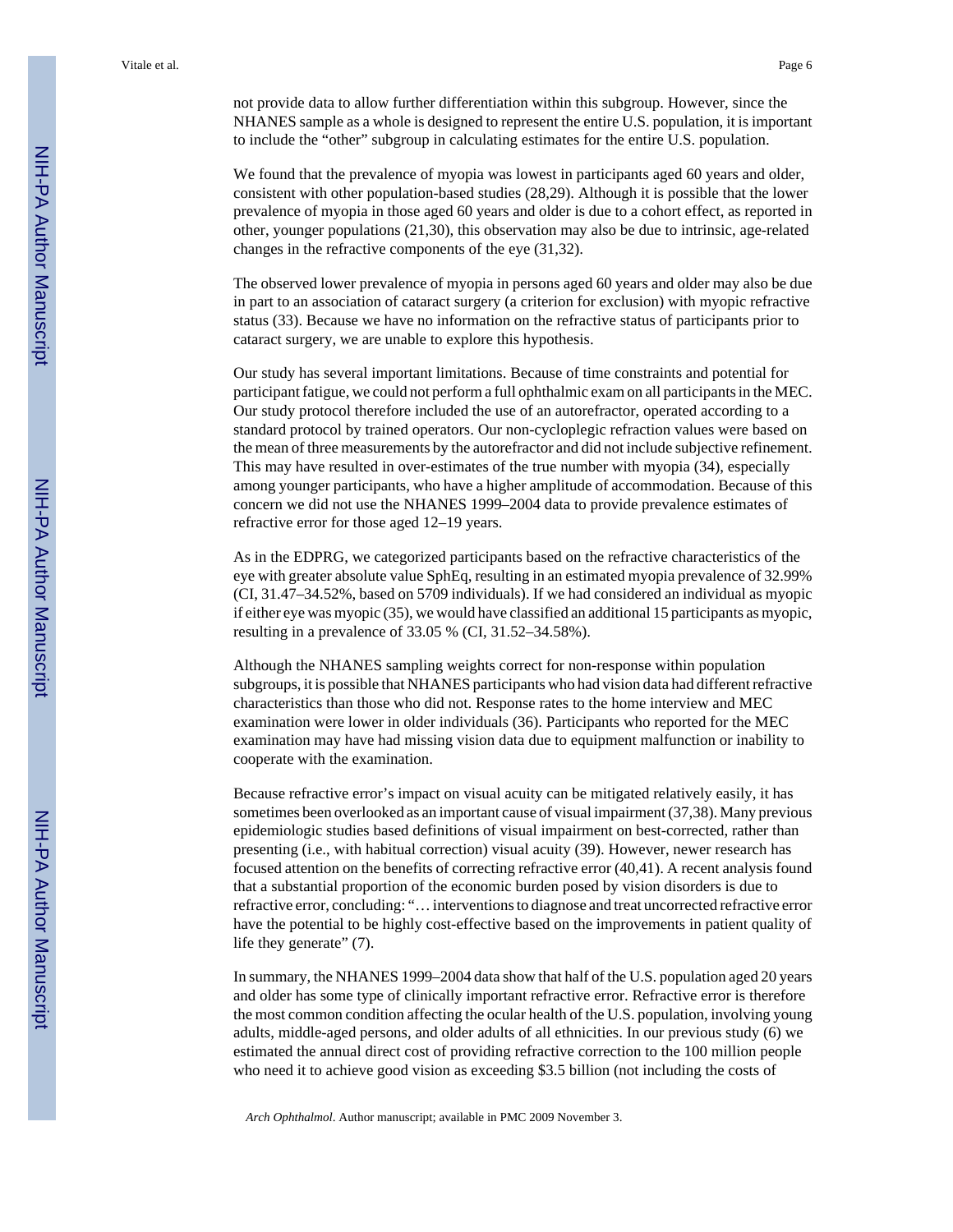identifying those who need refractive correction). Others estimated the economic burden (including indirect costs) of refractive error in those aged 40 years and older to be \$5.5 billion (7). Accurate, current estimates of the prevalence of refractive error are essential for projecting vision care needs and planning for delivery of vision care services to the large number of people affected.

#### **Supplementary Material**

Refer to Web version on PubMed Central for supplementary material.

#### **Acknowledgments**

**Funding/Support**: The NHANES is sponsored by the National Center for Health Statistics (NCHS), Centers for Disease Control and Prevention. Additional funding for the NHANES Vision Component was provided by the National Eye Institute, National Institutes of Health (Intramural Research Program grant Z01EY000402). The authors have no financial interest in any aspect of this research.

**Role of the Sponsor**: NCHS provided funding support for the NHANES and was involved in the design, management, and conduct of the study and in data collection, but was not involved in the analysis or interpretation of the vision examination study results or in the preparation, review, or approval of the manuscript. The National Eye Institute provided funding support for the vision examination and was involved in the design and conduct of the vision component, in the collection, analysis, and interpretation of the vision data, and in the preparation, review, and approval of this article before submission.

We thank the staff of the National Center for Health Statistics at the, National Centers for Disease Control & Prevention, especially Brenda G. Lewis, BS, ASCP, MPH, for their expert assistance with all technical aspects of the vision component; the staff at Westat, Inc, especially Kay Apodaca, BA, MSW, and Beryl D. Carew, MPH, BN, for their role with data collection activities; Susan K. Corwin, CO, COMT for training field staff; and the participants in NHANES, without whose time and dedication this study would not have been possible.

#### **References**

- 1. Evans BJ, Rowlands G. Correctable visual impairment in older people: a major unmet need. Ophthalmic Physiol Opt 2004;24:161–180. [PubMed: 15130165]
- 2. Munoz B, West SK, Rubin GS, et al. Causes of blindness and visual impairment in a population of older Americans. The Salisbury Eye Evaluation Study. Arch Ophthalmol 2000;118:819–825. [PubMed: 10865321]
- 3. Chia E-M, Wang JJ, Rochtchina E, Smith W, Cumming RR, Mitchell P. Impact of bilateral visual impairment on health-related quality of life: the Blue Mountains Eye Study. Invest Ophthalmol Vis Sci 2004;45:71–76. [PubMed: 14691156]
- 4. Munoz B, West SK, Rodriguez J, et al. Blindness, visual impairment and the problem of uncorrected refractive error in a Mexican-American population: Proyecto VER. Invest Ophthalmol Vis Sci 2002;43:608–614. [PubMed: 11867574]
- 5. Vitale S, Cotch MF, Sperduto RD. Prevalence of visual impairment in the United States. JAMA 2006;295:2158–2163. [PubMed: 16684986]
- 6. Vitale S, Cotch MF, Sperduto RD, Ellwein L. Costs of refractive correction of distance vision impairment in the United States, 1999–2002. Ophthalmology 2006;113:2163–2170. [PubMed: 16996610]
- 7. Rein DB, Ping Zhang P, Wirth KE, et al. The economic burden of major adult visual disorders in the United States. Arch Ophthalmol 2006;124:1754–1760. [PubMed: 17159036]
- 8. Vital and Health Statistics. Series l, No. 14. DHEW Publication No. PHS 78-1314. Public Health Service. Washington, D.C. U.S. Government Printing Office; 1978 Jun. National Center for Health Statistics: Plan and operation of the HANES I augmentation survey of adults 25–74 Years, United States, 1974–1975.
- 9. Centers for Disease Control and Prevention (CDC). National Center for Health Statistics (NCHS). National Health and Nutrition Examination Survey Data. Hyattsville, MD: U.S. Department of Health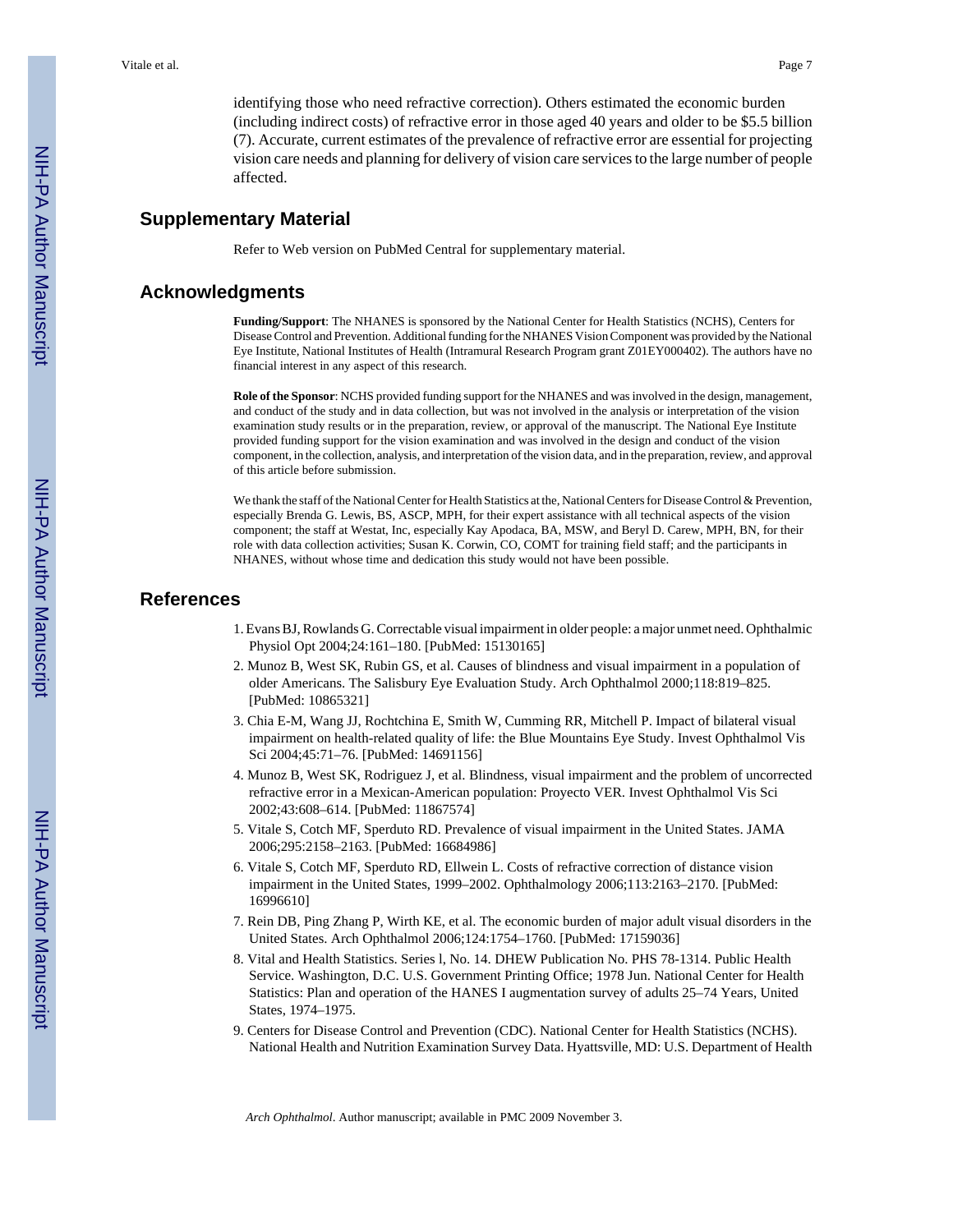and Human Services, Centers for Disease Control and Prevention; 1999–2004 [Accessed 16 February 2005].<http://www.cdc.gov/nchs/about/major/nhanes/datalink.htm>

- 10. Waksberg, J.; Levine, D.; Marker, D. Assessment of major federal data sets for analyses of Hispanic and Asian or Pacific Islander Subgroups and Native Americans, Appendix B: Inventory of selected existing federal data bases. U.S. Department of Health and Human Services, Office of the Assistant Secretary for Planning and Evaluation; 2000 May [Accessed 5 July 2007]. <http://aspe.hhs.gov/hsp/minority-db00/task2/APP-B.HTM#nhanes>
- 11. Kempen JH, Mitchell P, Lee KE, et al. The prevalence of refractive errors among adults in the United States, Western Europe, and Australia. Arch Ophthalmol 2004;122:495–505. [PubMed: 15078666]
- 12. Wong TY, Foster PJ, Hee J, et al. Prevalence and risk factors for refractive errors in adult Chinese in Singapore. Invest Ophthalmol Vis Sci 2000;41:2486–2494. [PubMed: 10937558]
- 13. Malec D, Davis WW, Cao X. Model-based small area estimates of overweight prevalence using sample selection adjustment. Stat Med 1999;18:3189–3200. [PubMed: 10602144]
- 14. Centers for Disease Control and Prevention (CDC). National Center for Health Statistics (NCHS). National Health and Nutrition Examination Survey. Analytic guidelines. Hyattsville, MD: U.S. Department of Health and Human Services, Centers for Disease Control and Prevention, 2004; 2004 Jun [Accessed 27 July 2007].

[http://www.cdc.gov/nchs/data/nhanes/nhanes\\_general\\_guidelines\\_june\\_04.pdf](http://www.cdc.gov/nchs/data/nhanes/nhanes_general_guidelines_june_04.pdf)

- 15. Graubard BI, Fears TR. Standard errors for attributable risk for simple and complex sample designs. Biometrics 2005;61:847–855. [PubMed: 16135037]
- 16. Centers for Disease Control and Prevention (CDC). National Center for Health Statistics (NCHS). National Health and Nutrition Examination Survey. NHANES 1999–2000 addendum to the NHANES III analytic guidelines. Hyattsville, MD: U.S. Department of Health and Human Services, Centers for Disease Control and Prevention, 2002; [Accessed 27 July 2007]. <http://www.cdc.gov/nchs/data/nhanes/guidelines1.pdf>
- 17. Centers for Disease Control and Prevention (CDC). National Center for Health Statistics (NCHS). National Health and Nutrition Examination Survey. Analytic and reporting guidelines: the third National Health and Nutrition Examination Survey, NHANES III (1988–94). Hyattsville, MD: U.S. Department of Health and Human Services, Centers for Disease Control and Prevention, 1996; 1996 Oct [Accessed 27 July 2007].<http://www.cdc.gov/nchs/data/nhanes/nhanes3/nh3gui.pdf>
- 18. Centers for Disease Control and Prevention (CDC). National Center for Health Statistics (NCHS). National Health and Nutrition Examination Survey. Analytic and reporting guidelines. Hyattsville, MD: U.S. Department of Health and Human Services, Centers for Disease Control and Prevention, 2006; 2006 [Accessed 27 July 2007].

[http://www.cdc.gov/nchs/data/nhanes/nhanes\\_03\\_04/nhanes\\_analytic\\_guidelines\\_dec\\_2005.pdf](http://www.cdc.gov/nchs/data/nhanes/nhanes_03_04/nhanes_analytic_guidelines_dec_2005.pdf)

- 19. Klein, RJ.; Schoenborn, CA. Age adjustment using the 2000 projected U.S. population. Healthy People 2010 Statistical Notes, No. 20. U.S. Department of Health and Human Services, Centers for Disease Control, National Center for Health Statistics; 2001 Jan.
- 20. Sperduto RD, Seigel D, Roberts J, Rowland M. Prevalence of myopia in the United States. Arch Ophthalmol 1983;101:405–407. [PubMed: 6830491]
- 21. Dayan YB, Levin A, Morad Y, et al. The changing prevalence of myopia in young adults: a 13-year series of population-based prevalence surveys. Invest Ophthalmol Vis Sci 2005;46:2760–2765. [PubMed: 16043848]
- 22. Ikram MK, van Leeuwen R, Vingerling JR, Hofman A, de Jong PT. Relationship between refraction and prevalent as well as incident age-related maculopathy: the Rotterdam Study. Invest Ophthalmol Vis Sci 2003;44:3778–3782. [PubMed: 12939291]
- 23. Attebo K, Ivers RQ, Mitchell P. Refractive errors in an older population: the Blue Mountains Eye Study. Ophthalmology 1999;106:1066–1072. [PubMed: 10366072]
- 24. Wang Q, Klein BEK, Klein R, Moss SE. Refractive status in the Beaver Dam Eye Study. Invest Ophthalmol Vis Sci 1994;35:4344–4347. [PubMed: 8002254]
- 25. Wu SY, Nemesure B, Leske MC. Refractive errors in a black adult population: the Barbados Eye Study. Invest Ophthalmol Vis Sci 1999;40:2179–2184. [PubMed: 10476781]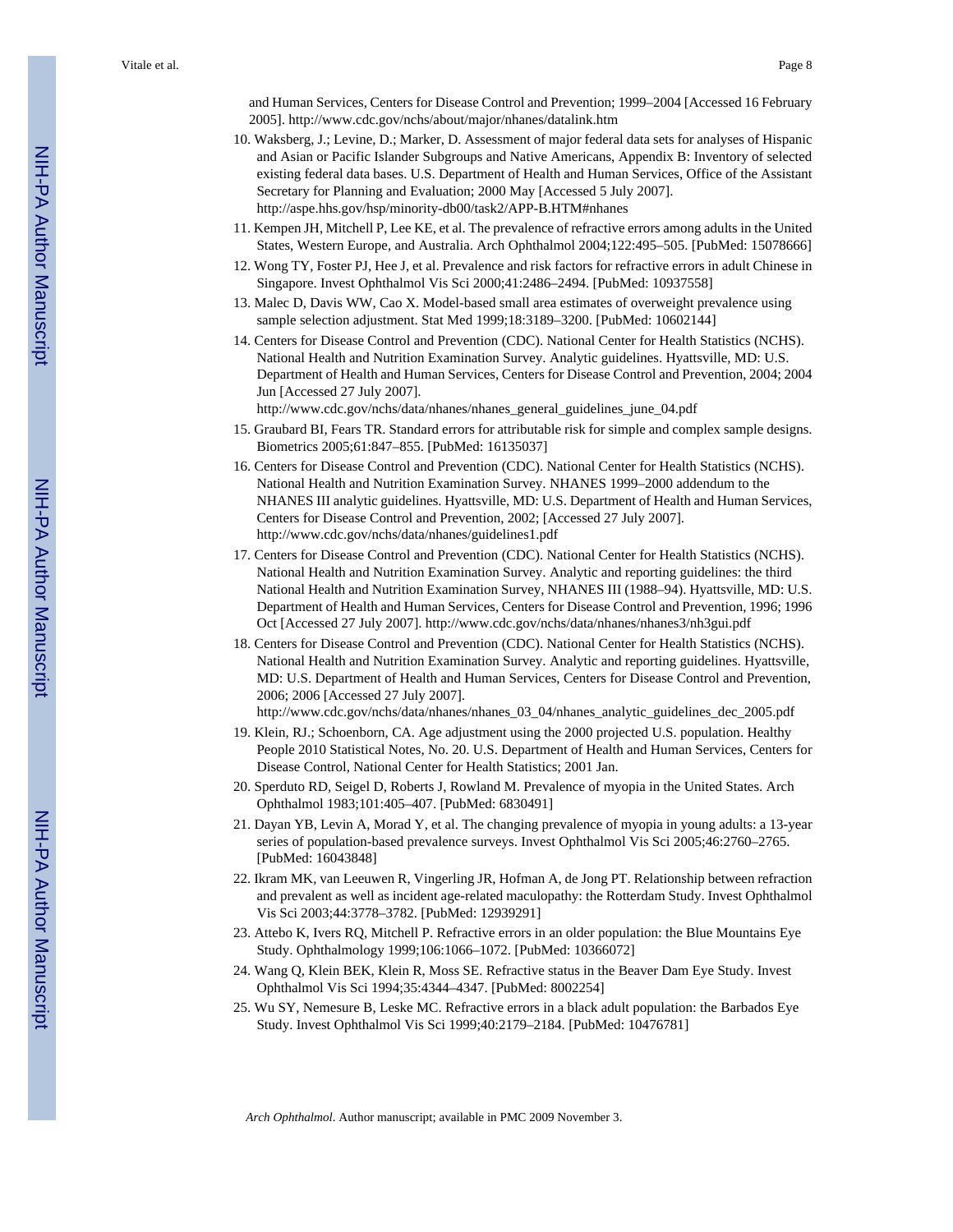- 26. Tarczy-Hornoch K, Ying-Lai M, Varma R, Los Angeles Latino Eye Study Group. Myopic refractive error in adult Latinos: The Los Angeles Latino Eye Study. Invest Ophthalmol Vis Sci 2006;47:1845– 1852. [PubMed: 16638990]
- 27. Varma R, Paz SH, Azen SP, Klein R, et al. The Los Angeles Latino Eye Study: design, methods, and baseline data. Ophthalmology 2004;111:1121–1131. [PubMed: 15177962]
- 28. Shufelt C, Fraser-Bell S, Ying-Lai M, et al. Refractive error, ocular biometry, and lens opalescence in an adult population: the Los Angeles Latino Eye Study. Invest Ophthalmol Vis Sci 2005;46:4450– 4460. [PubMed: 16303933]
- 29. Lee KE, Klein BE, Klein R. Changes in refractive error over a 5-year interval in the Beaver Dam Eye Study. Invest Ophthalmol Vis Sci 1999;40:1645–1649. [PubMed: 10393030]
- 30. Rose K, Smith W, Morgan I, Mitchell P. The increasing prevalence of myopia: implications for Australia. Clin Exper Ophthalmol 2001;29(3):116–120.
- 31. Mutti DO, Zadnik K. Age-related decreases in the prevalence of myopia: longitudinal change or cohort effect? Invest Ophthalmol Vis Sci 2000;41:2103–2107. [PubMed: 10892850]
- 32. Hemenger RP, Garner LF, Ooi CS. Change with age of the refractive index gradient of the human ocular lens. Invest Ophthalmol Vis Sci 1995;36:703–707. [PubMed: 7890500]
- 33. Younan C, Mitchell P, Cumming RG, Rochtchina E, Wang JJ. Myopia and incident cataract and cataract surgery: The Blue Mountains Eye Study. Invest Ophthalmol Vis Sci 2002;43:3625–3632. [PubMed: 12454028]
- 34. Zhao J, Mao J, Luo R, Li F, Pokharel GP, Ellwein LB. Accuracy of noncycloplegic autorefraction in school-age children in China. Optom Vis Sci 2004;81:49–55. [PubMed: 14747761]
- 35. Negrel AD, Maul E, Pokharel GP, Zhao J, Ellwein LB. Refractive Error Study in Children: sampling and measurement methods for a multi-country survey. Am J Ophthalmol 2000;129:421–426. [PubMed: 10764848]
- 36. Centers for Disease Control and Prevention (CDC). National Center for Health Statistics (NCHS). National Health and Nutrition Examination Survey. Weighted and unweighted response rates for NHANES by gender and age. Hyattsville, MD: U.S. Department of Health and Human Services, Centers for Disease Control and Prevention; 2007 [Accessed 27 July 2007].
- 37. Dandona L, Dandona R. What is the global burden of visual impairment? BMC Med 2006;4:6. [PubMed: 16539747]
- 38. Carden SM. Analysis of the National Health and Nutrition Examination Survey. Comment on "Prevalence of visual impairment in the United States". Surv Ophthalmol 2006;51:525–526. [PubMed: 16950252]
- 39. Dandona L, Dandona R. Revision of visual impairment definitions in the International Statistical Classification of Diseases. BMC Med 2006:4–7. [PubMed: 16515705]
- 40. Coleman AL, Yu F, Keeler E, Mangione CM. Treatment of uncorrected refractive error improves vision-specific quality of life. J Am Geriatrics Soc 2006;54(6):883–890.
- 41. Owsley C, McGwin G Jr, Scilley K, Meek GC, Seker D, Dyer A. Effect of refractive error correction on health-related quality of life and depression in older nursing home residents. Arch Ophthalmol 2007;125:1471–1477. [PubMed: 17998508]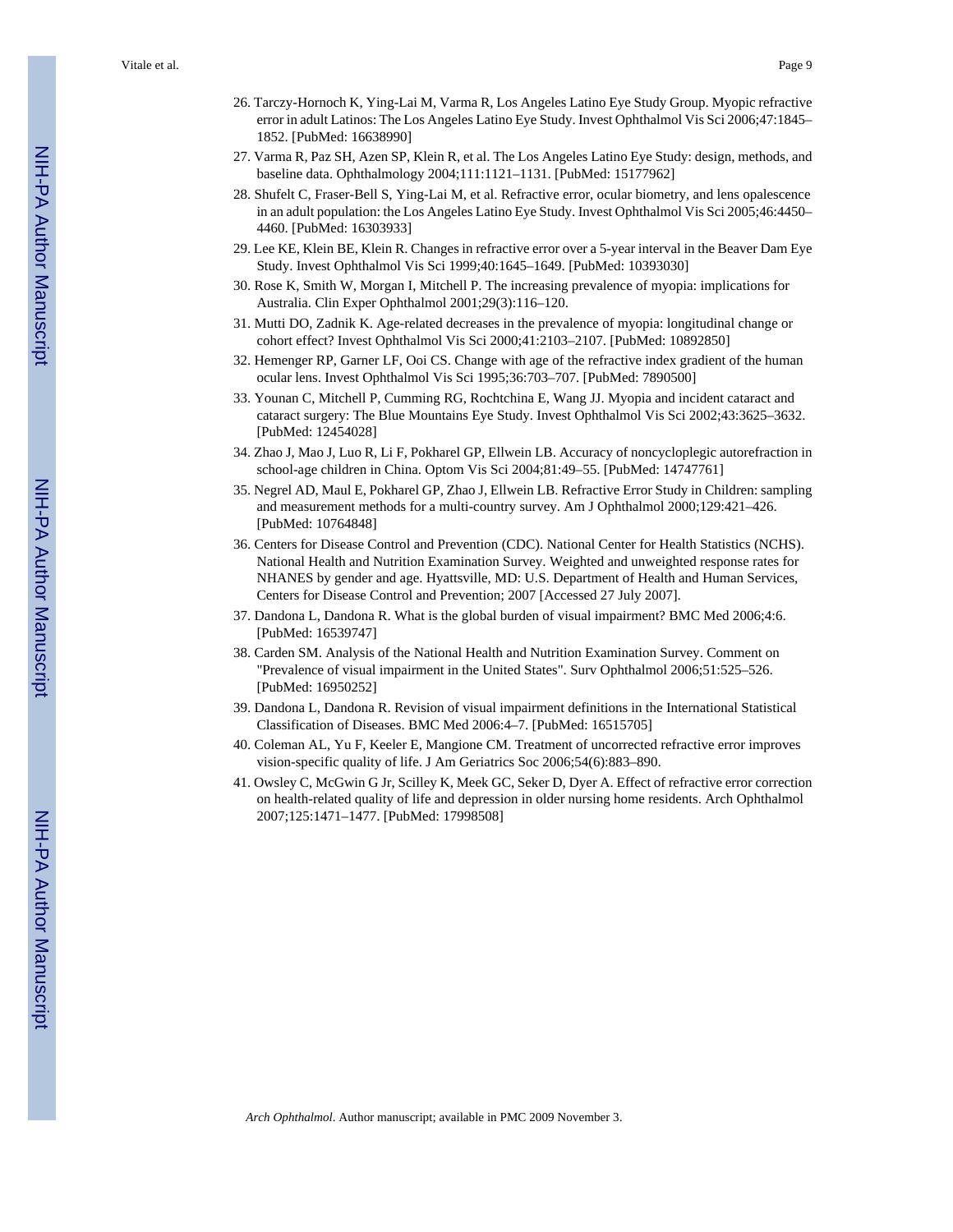

# Spherical equivalent refraction, eye with greater absolute

**Figure 1.**

Distribution of spherical equivalent, by age. Data for those aged 12–19 years are not 4 shown because of the possible effects of accommodation on non-cycloplegic refractions.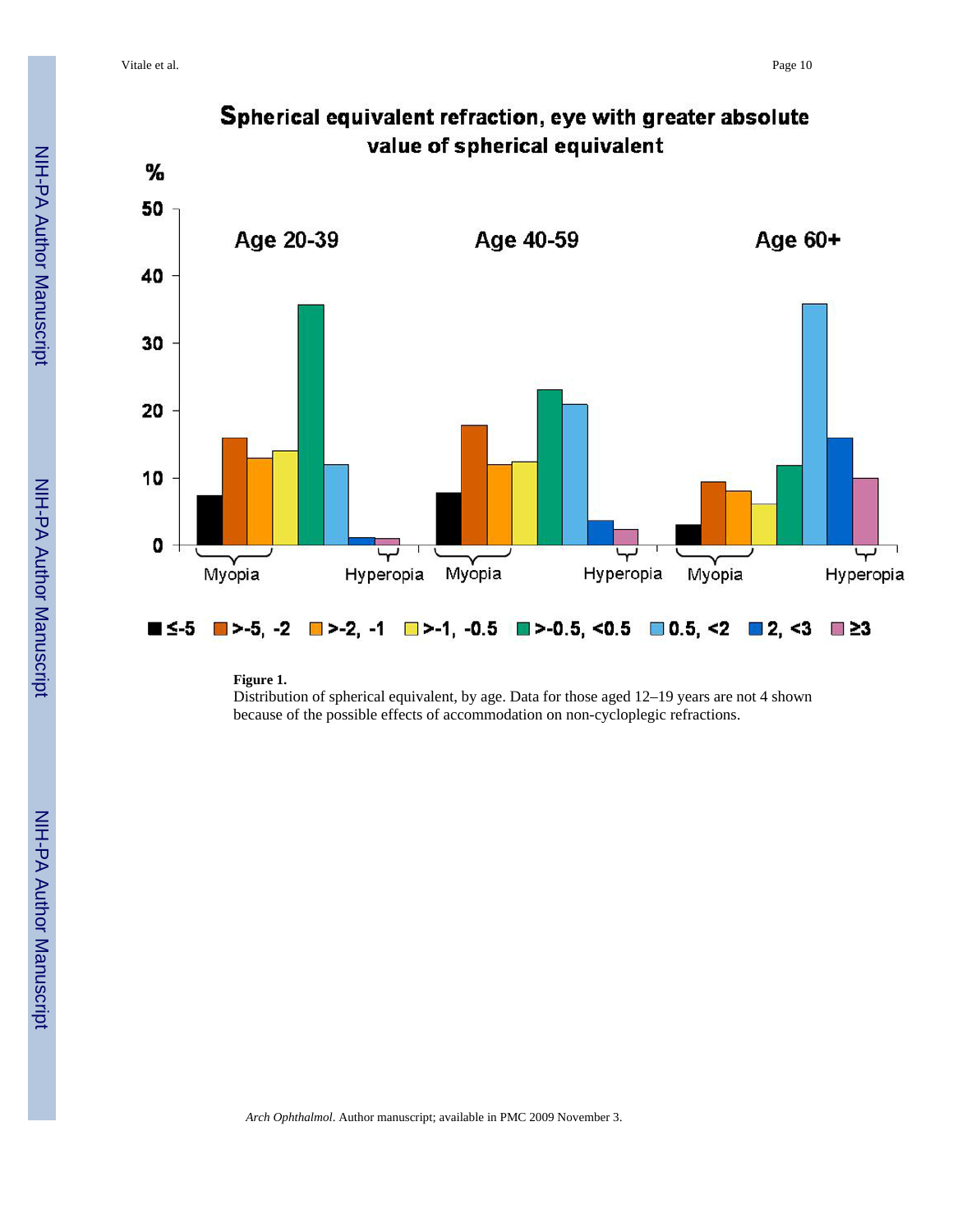| י<br>;<br>; |
|-------------|
|             |
|             |
|             |
|             |
|             |
|             |
|             |
|             |
| ŗ           |
|             |
|             |
|             |
| i           |
| ì           |
|             |
|             |
|             |
|             |
|             |
|             |

ਕੁੰ

**Table 1**

Characteristics of participants aged 20 years and older reporting to the Mobile Examination Center, NHANES 1999-2004. Characteristics of participants aged 20 years and older reporting to the Mobile Examination Center, NHANES 1999–2004.

|                                   |                                      | Complete refractive error       |                                                  |                                                      | Incomplete refractive error    |                                                                          |
|-----------------------------------|--------------------------------------|---------------------------------|--------------------------------------------------|------------------------------------------------------|--------------------------------|--------------------------------------------------------------------------|
| Characteristic                    | Z                                    | data $(n=12,010)$<br>$\epsilon$ | 95% CI <sup>*</sup>                              | z                                                    | data $(n=2,203)$<br>$\sqrt{6}$ | 95% CI                                                                   |
| Age                               |                                      |                                 |                                                  |                                                      |                                |                                                                          |
| $20 - 39$                         |                                      |                                 |                                                  |                                                      |                                |                                                                          |
| $40 - 59$                         |                                      |                                 |                                                  |                                                      |                                |                                                                          |
| $60+$                             | 4653<br>3776<br>3581                 | 939<br>939                      | $39.9 - 43.3$<br>$38.0 - 40.8$<br>$17.8 - 20.2$  | 418<br>88<br>1403                                    | s 9.8<br>A 5 4                 | $\begin{array}{c} 21.6 - 27.5 \\ 25.2 - 30.1 \\ 44.4 - 51.2 \end{array}$ |
| Gender                            |                                      |                                 |                                                  |                                                      |                                |                                                                          |
| Female                            | 6220                                 |                                 |                                                  | 1258                                                 |                                |                                                                          |
| Male                              |                                      | 51.2<br>48.8                    | $50.5 - 52.0$<br>48.0-49.5                       | 945                                                  | 58.8<br>41.2                   | $55.4 - 62.2$<br>$37.8 - 44.6$                                           |
| Race-ethnicity                    |                                      |                                 |                                                  |                                                      |                                |                                                                          |
| Non-Hispanic black                |                                      |                                 | $8.6 - 12.6$                                     |                                                      |                                |                                                                          |
| Mexican American                  | 2343<br>2728<br>5841                 | <b>10.733</b><br>27.731         | $5.4 - 8.7$                                      | 479                                                  | $\frac{13.2}{9.6}$             | $10.3-16.0$<br>$7.2-12.1$<br>$64.0-72.0$                                 |
| Non-Hispanic white                |                                      |                                 | $68.5 - 75.1$                                    | $\frac{160}{160}$                                    |                                |                                                                          |
| Other <sup>1</sup>                | 998                                  |                                 | $7.9 - 13.0$                                     |                                                      | 68.0                           | $6.2 - 12.1$                                                             |
| Education                         |                                      |                                 |                                                  |                                                      |                                |                                                                          |
| Less than High School             | 3682                                 |                                 |                                                  |                                                      |                                |                                                                          |
| High School                       | 2899                                 |                                 | $18.6 - 21.2$<br>$24.9 - 28.0$                   |                                                      |                                |                                                                          |
| Some college                      | 5413                                 | <b>9.5</b><br>26.5<br>53.6      | $51.6 - 55.7$                                    | 254<br>258                                           | $8.86$<br>$8.86$               | $23.9-29.3$<br>$21.7-27.9$<br>$44.8-52.3$                                |
| Income                            |                                      |                                 |                                                  |                                                      |                                |                                                                          |
| Below poverty level               | 1985                                 | 133<br>138                      | $11.9 - 14.7$                                    |                                                      | 1733<br>1893                   | $14.6 - 20.4$<br>$20.9 - 25.5$<br>$55.2 - 63.3$                          |
| At or near poverty level          | 2810                                 |                                 | $19.1 - 22.4$                                    | 4282                                                 |                                |                                                                          |
| Above (2x) poverty level          | 6212                                 |                                 | $63.4 - 68.4$                                    |                                                      |                                |                                                                          |
| Health insurance, $<$ 65 yrs      |                                      |                                 |                                                  |                                                      |                                |                                                                          |
| Uninsured                         | $\frac{241}{388}$<br>$\frac{83}{49}$ | <b>2243</b><br>2244             | $18.2 - 21.5$<br>68.6-72.8<br>3.8-5.4<br>4.0-5.7 | $\begin{array}{c} 2 \\ 3 \\ 2 \\ 3 \\ 4 \end{array}$ | <b>18833</b>                   | $15.7 - 21.5$<br>61.7-70.0                                               |
| Private $($ $\pm$ other coverage) |                                      |                                 |                                                  |                                                      |                                |                                                                          |
| Medicaid (no private coverage)    |                                      |                                 |                                                  |                                                      |                                | $6.8 - 11.7$                                                             |
| Medicare/other federal            |                                      |                                 |                                                  |                                                      |                                | $4.3 - 8.3$                                                              |
| Health insurance, $> = 65$ yrs    |                                      |                                 |                                                  |                                                      |                                |                                                                          |
| Uninsured                         |                                      |                                 | $0.5 - 1.4$                                      |                                                      |                                | $0.4 - 1.6$                                                              |
| Private only                      | 888                                  | $-3.3441$                       | $6.4 - 10.5$                                     | <u>ដនដូន</u> ិង                                      | 1994728                        | $3.8 - 8.3$<br>$38.9 - 46.7$                                             |
| Private + Medicare                |                                      |                                 |                                                  |                                                      |                                |                                                                          |
| Medicare ± other federal          | 1148                                 |                                 |                                                  |                                                      |                                |                                                                          |
| Medicaid and/or other federal     | 98                                   |                                 | $42.6 - 49.3$<br>39.3-45.8<br>1.4-2.8            |                                                      |                                | $43.5 - 51.2$<br>1.3-4.3                                                 |
| ¥                                 |                                      |                                 |                                                  |                                                      |                                |                                                                          |
|                                   |                                      |                                 |                                                  |                                                      |                                |                                                                          |

*Arch Ophthalmol*. Author manuscript; available in PMC 2009 November 3.

CI: Confidence interval. CI: Confidence interval.

<sup>2</sup> "Other": persons reporting their race-ethnicity as Chinese, Japanese, Korean, Asian Indian, Southeast Asian, Native American, Pacific Islander, non-Mexican-American Hispanic, or multiracial. *†*"Other": persons reporting their race-ethnicity as Chinese, Japanese, Korean, Asian Indian, Southeast Asian, Native American, Pacific Islander, non-Mexican-American Hispanic, or multiracial.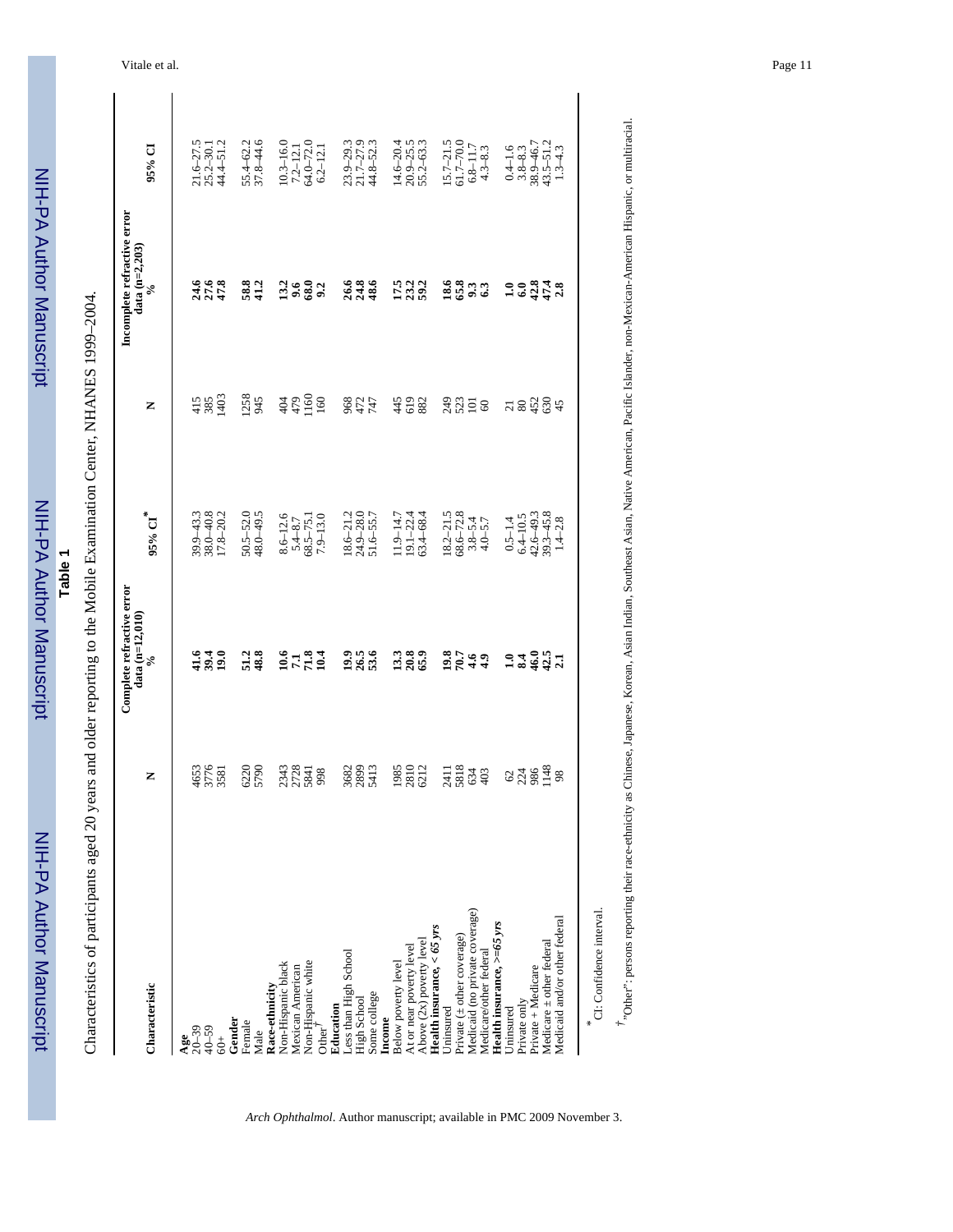| ا<br>استقلال<br>ا      |
|------------------------|
|                        |
|                        |
|                        |
| <b>Service Service</b> |
|                        |
|                        |
|                        |
| Ē                      |
|                        |
| <u>:</u>               |
|                        |
|                        |
|                        |
|                        |
|                        |
|                        |
| i                      |
|                        |
|                        |
|                        |
|                        |

Prevalence of hyperopia (

≥ 3 diopter spherical equivalent) by race-ethnicity, gender, and age, NHANES 1999–2004.

Prevalence of hyperopia (≥ 3 diopter spherical equivalent) by race-ethnicity, gender, and age, NHANES 1999-2004.

Vitale et al. Page 12

|                               | $20 - 39$<br>years      | $40 - 59$<br>years      | Prevalence and 95% CI <sup>*</sup> for ages:<br>$60$ years and<br>older | 20 years<br>and older   | 40 years<br>and older   |
|-------------------------------|-------------------------|-------------------------|-------------------------------------------------------------------------|-------------------------|-------------------------|
|                               |                         |                         |                                                                         |                         |                         |
| Total                         | $0.6 - 1.4$<br>1.0      | $1.7 - 3.0$             | $10.0$<br>9.1-10.9                                                      | $3.2 - 4.0$             | $5.3$<br>4.7–5.8        |
| Males                         | $\frac{1.3}{0.7-1.8}$   | $2.2$<br>1.4-2.9        | $5.1 - 8.0$<br>6.6                                                      | $2.8$<br>$2.4 - 3.2$    | $3.2 - 4.5$             |
| Females                       | $\frac{0.8}{0.3-1.3}$   | $\frac{2.7}{1.7-3.6}$   | $12.9$<br>11.4–14.4                                                     | $3.7 - 4.8$             | $6.5 - 7.3$             |
| Non-Hispanic<br>black         | $\frac{0.8}{0.2 - 1.5}$ | $1.0 - 3.4$             | $\frac{5.6}{3.8-7.3}$                                                   | $2.5$<br>1.6–3.2        | $3.5$<br>2.4–4.6        |
| Males                         | $1.6$<br>0.3-2.9        | $1.7$<br>0.3-3.0        | $0.3 - 4.0$<br>2.2                                                      | $1.0 - 2.4$             | $\frac{1.8}{0.8-2.7}$   |
| Females                       | $0.0 - 0.6$             | $\frac{2.7}{0.9-4.4}$   | $\frac{8.0}{4.8-11.1}$                                                  | $\frac{3.0}{1.8-4.1}$   | $4.8$<br>2.9-6.6        |
| Non-Hispanic<br>white         | $1.1$<br>0.6–1.7        | $2.5$<br>1.7-3.3        | $\frac{10.2}{9.2 - 11.2}$                                               | $3.3 - 4.2$             | $5.4$<br>$4.8 - 6.1$    |
| Males                         | $1.2$<br>0.4–2.0        | $2.3$<br>1.5–3.2        | $\frac{6.9}{5.2 - 8.5}$                                                 | $\frac{3.0}{2.5 - 3.4}$ | $4.1$<br>3.4–4.8        |
| Females                       | $1.0$<br>0.3-1.7        | $2.7$<br>1.5–4.0        | $11.5 - 14.8$<br>13.1                                                   | $\frac{4.4}{3.7 - 5.1}$ | $5.6 - 7.6$<br>6.6      |
| American<br>Mexican           | $0.04$<br>$0.0 - 0.7$   | $1.5$<br>0.7-2.2        | $6.6 - 10.9$<br>8.7                                                     | $2.0 - 3.4$             | $\frac{4.2}{3.2 - 5.3}$ |
| Males                         | $\frac{0.2}{0.0 - 0.5}$ | $0.07$<br>$0.0 - 1.6$   | $\frac{5.6}{2.6 - 8.6}$                                                 | $\frac{1.6}{0.8-2.4}$   | $2.6$<br>1.3–3.9        |
| Females                       | $\frac{0.6}{0.0 - 1.2}$ | $2.3$<br>1.1-3.4        | $9.1 - 14.1$<br>11.6                                                    | $3.8$<br>$2.8 - 1.7$    | $5.8$<br>4.4–7.3        |
| <b>Other</b>                  | $1.3$<br>$0.2 - 2.4$    | $\frac{2.3}{0.8-3.8}$   | $6.5 - 19.2$<br>12.8                                                    | $4.4$<br>2.7-6.0        | $3.8 - 8.9$<br>6.4      |
| Males                         | $\frac{2.1}{0.2-4.0}$   | $\frac{2.2}{0.0 - 4.6}$ | $3.0 - 12.5$<br>7.8                                                     | $3.4$<br>1.7–5.2        | $1.8 - 6.8$             |
| Females                       | $0.0 - 1.5$             | $2.4$<br>0.1–4.8        | $\frac{16.4}{7.8-24.9}$                                                 | $4.9$<br>2.9-6.9        | $7.8$<br>4.4-11.2       |
| *<br>CI: Confidence interval. |                         |                         |                                                                         |                         |                         |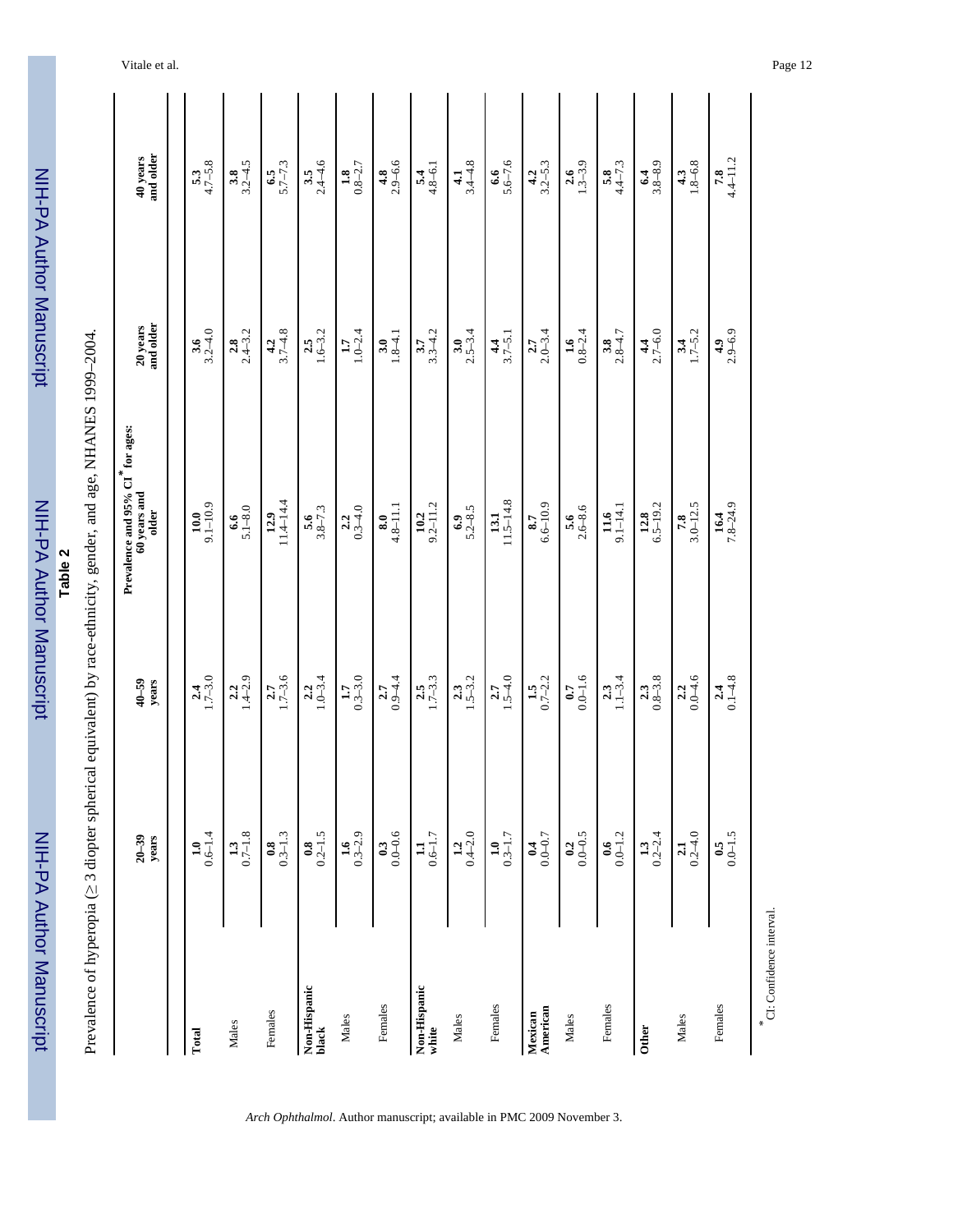| $34.2 - 38.3$<br>$32.6$<br>29.9–35.2<br>$37.1 - 42.8$<br>$29.0 - 35.0$<br>$29.0 - 35.0$<br>$36.0 - 41.4$<br>$31.8 - 38.5$<br>38.4-46.3<br>$23.4 - 30.7$<br>$33.7 - 42.7$<br>$20 - 39$<br>years<br>32.0<br>32.0<br>42.3<br>38.7<br>35.1<br>Non-Hispanic<br>Non-Hispanic<br>American<br>Females<br>Females<br>Mexican<br>Females<br>Males<br>Males<br>white<br>Males<br>black<br>Total | $33.9 - 40.0$<br>$\frac{37.6}{35.1 - 40.1}$<br>$28.1 - 36.1$<br>$28.1 - 36.1$<br>$35.1 - 42.1$<br>$40-59$<br>years<br>31.3<br>38.2<br>32.1<br>32.1 | Prevalence and 95% CI <sup>*</sup> for ages:<br>60 years and<br>$20.5$<br>$18.3 - 22.8$<br>$20.0 - 25.4$<br>$18.6$<br>$15.5-21.8$<br>$13.7 - 20.9$<br>$13.7 - 20.9$<br>older | 20 years<br>and older<br>$\frac{31.9}{30.1-33.8}$<br>$32.3 - 36.4$<br>$31.5 - 34.7$<br>33.1 | 40 years<br>and older      |
|--------------------------------------------------------------------------------------------------------------------------------------------------------------------------------------------------------------------------------------------------------------------------------------------------------------------------------------------------------------------------------------|----------------------------------------------------------------------------------------------------------------------------------------------------|------------------------------------------------------------------------------------------------------------------------------------------------------------------------------|---------------------------------------------------------------------------------------------|----------------------------|
|                                                                                                                                                                                                                                                                                                                                                                                      |                                                                                                                                                    |                                                                                                                                                                              |                                                                                             |                            |
|                                                                                                                                                                                                                                                                                                                                                                                      |                                                                                                                                                    |                                                                                                                                                                              |                                                                                             | $29.1 - 32.9$<br>31.0      |
|                                                                                                                                                                                                                                                                                                                                                                                      |                                                                                                                                                    |                                                                                                                                                                              |                                                                                             | $\frac{31.5}{29.2-33.7}$   |
|                                                                                                                                                                                                                                                                                                                                                                                      |                                                                                                                                                    |                                                                                                                                                                              |                                                                                             | $\frac{30.7}{28.4-32.9}$   |
|                                                                                                                                                                                                                                                                                                                                                                                      |                                                                                                                                                    |                                                                                                                                                                              | $\frac{28.6}{26.2 - 31.1}$                                                                  | $23.2 - 29.7$              |
|                                                                                                                                                                                                                                                                                                                                                                                      |                                                                                                                                                    |                                                                                                                                                                              | $23.0 - 29.4$<br>26.2                                                                       | $27.3$<br>$23.4-31.3$      |
|                                                                                                                                                                                                                                                                                                                                                                                      | $26.1 - 36.5$                                                                                                                                      | $11.4 - 21.9$<br>16.6                                                                                                                                                        | $\frac{30.6}{27.5-33.8}$                                                                    | $21.4 - 29.9$              |
|                                                                                                                                                                                                                                                                                                                                                                                      | $37.7 - 43.5$<br>40.6                                                                                                                              | $18.1 - 23.3$<br>20.7                                                                                                                                                        | $33.2 - 37.3$                                                                               | $30.7 - 35.2$<br>33.0      |
|                                                                                                                                                                                                                                                                                                                                                                                      | $35.3 - 42.6$<br>39.0                                                                                                                              | $20.0 - 26.2$<br>23.1                                                                                                                                                        | $31.6 - 36.0$                                                                               | $30.2 - 35.5$<br>32.9      |
|                                                                                                                                                                                                                                                                                                                                                                                      | 38.6-46.0<br>42.3                                                                                                                                  | $15.0 - 22.0$<br>18.6                                                                                                                                                        | 34.2-39.5<br>36.8                                                                           | $30.3 - 36.0$<br>33.2      |
|                                                                                                                                                                                                                                                                                                                                                                                      | $23.4 - 29.4$                                                                                                                                      | $17.3 - 21.9$<br>19.6                                                                                                                                                        | $23.0 - 27.2$<br>25.1                                                                       | $\frac{23.8}{21.6-26.0}$   |
| $23.9$<br>19.5-28.3<br>Males                                                                                                                                                                                                                                                                                                                                                         | $\frac{22.0}{18.2 - 25.9}$                                                                                                                         | $18.5 - 25.8$<br>22.1                                                                                                                                                        | $\frac{22.8}{19.9 - 25.7}$                                                                  | $\frac{22.1}{19.2 - 24.9}$ |
| $\frac{30.9}{26.8-35.0}$<br>Females                                                                                                                                                                                                                                                                                                                                                  | $25.9 - 36.3$<br>31.1                                                                                                                              | $\frac{17.3}{13.7-21.0}$                                                                                                                                                     | $25.0 - 30.6$                                                                               | $22.2 - 29.4$              |
| $30.4 - 40.8$<br>35.6<br>Other                                                                                                                                                                                                                                                                                                                                                       | $\frac{26.8}{19.4 - 34.3}$                                                                                                                         | $16.3 - 29.8$<br>23.0                                                                                                                                                        | $25.3 - 33.6$<br>29.4                                                                       | $19.6 - 31.1$<br>25.4      |
| $26.4 - 42.8$<br>34.6<br>Males                                                                                                                                                                                                                                                                                                                                                       | 22.7-44.4<br>33.6                                                                                                                                  | $12.9 - 34.1$<br>23.5                                                                                                                                                        | $26.1 - 37.2$<br>31.6                                                                       | $21.9 - 37.5$<br>29.7      |
| $30.0 - 43.4$<br>36.7<br>Females                                                                                                                                                                                                                                                                                                                                                     | $22.0$<br>14.7-29.4                                                                                                                                | $12.3 - 33.2$<br>22.7                                                                                                                                                        | $\frac{28.0}{23.2 - 32.8}$                                                                  | $16.3 - 28.3$<br>22.3      |

*Arch Ophthalmol*. Author manuscript; available in PMC 2009 November 3.

NIH-PA Author Manuscript NIH-PA Author Manuscript

 NIH-PA Author Manuscript**E** alger Manuscript<br>NIH-PA Author Manuscript

CI: Confidence interval. CI: Confidence interval.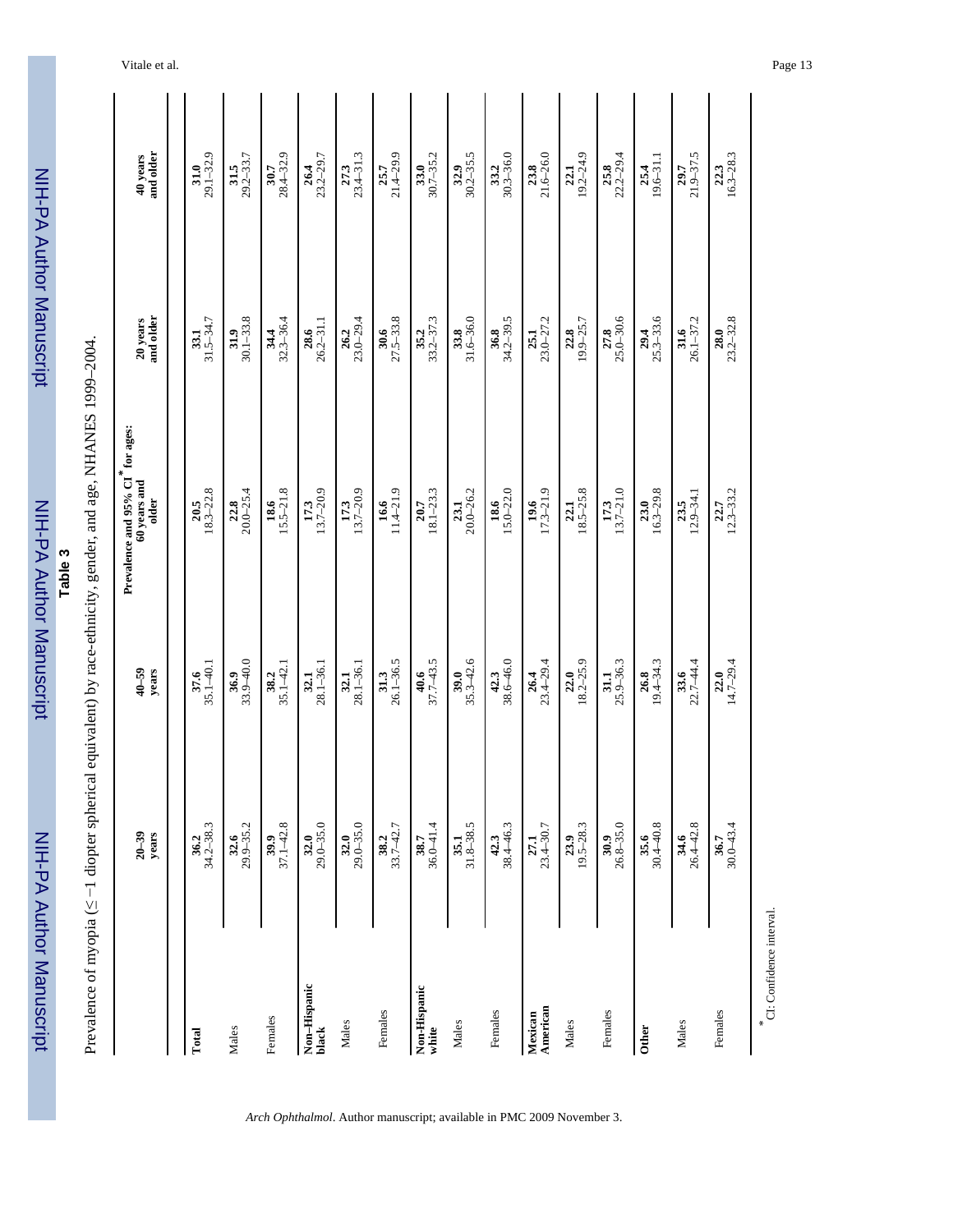| ∩ווו∩ |
|-------|
|       |
|       |
|       |
|       |
|       |
|       |
|       |
|       |
|       |
|       |
|       |
|       |
| Ì     |
|       |
|       |
|       |
| b     |
|       |
| í     |
|       |
|       |
|       |
|       |
|       |
|       |
|       |
|       |

Prevalence of myopia ( Prevalence of myopia (≤ -0.5 diopter spherical equivalent) by race-ethnicity, gender, and age, NHANES 1999-2004. −0.5 diopter spherical equivalent) by race-ethnicity, gender, and age, NHANES 1999–2004.

|                                    | $20 - 39$<br>years         | $40 - 59$<br>years         | Prevalence and $95\%$ C1 $^{*}$ for ages:<br>$60$ years and<br>older | 20 years<br>and older      | and older<br>40 years    |
|------------------------------------|----------------------------|----------------------------|----------------------------------------------------------------------|----------------------------|--------------------------|
| Total                              | 47.8-52.7<br>50.2          | $47.8 - 52.4$<br>50.1      | $24.0 - 29.0$<br>26.5                                                | 43.0-46.4<br>44.7          | $39.2 - 42.9$<br>41.0    |
| Males                              | 43.6-49.7<br>46.6          | $47.7 - 52.7$<br>50.2      | $26.4 - 32.7$<br>29.5                                                | $42.1 - 45.9$<br>44.0      | $40.1 - 44.5$<br>42.3    |
| Females                            | $51.2 - 56.6$              | $47.1 - 52.9$<br>50.0      | $20.3 - 27.4$<br>23.9                                                | 45.5<br>$43.6 - 47.4$      | 37.7-42.3<br>40.0        |
| Non-Hispanic<br>black              | 45.6–52.4                  | $44.3$<br>39.4–49.2        | $23.9$<br>$20.3 - 27.6$                                              | $\frac{41.5}{38.7 - 44.2}$ | $\frac{36.5}{32.8-40.2}$ |
| Males                              | $43.2$<br>37.5–48.8        | $38.8 - 50.3$<br>44.6      | $22.1 - 31.0$<br>26.6                                                | $36.2 - 43.5$<br>39.8      | $33.3 - 42.0$<br>37.6    |
| Females                            | $49.1 - 58.4$<br>53.8      | $37.5 - 50.8$<br>44.2      | $16.4 - 27.7$<br>22.1                                                | $39.2 - 46.5$<br>42.9      | 30.6-40.7<br>35.7        |
| Non-Hispanic<br>white              | 48.6-54.0<br>51.3          | $49.8 - 55.4$<br>52.6      | $23.5 - 29.3$<br>26.4                                                | $44.0 - 48.0$<br>46.0      | $40.2 - 44.9$<br>42.6    |
| Males                              | $43.8 - 51.3$<br>47.6      | $\frac{51.8}{48.5-55.0}$   | $25.7 - 33.0$<br>29.4                                                | $42.5 - 47.3$<br>44.9      | $40.4 - 46.0$<br>43.2    |
| Females                            | $51.7 - 58.5$<br>55.1      | $\frac{53.5}{50.0 - 57.1}$ | 19.8-27.7<br>23.8                                                    | 47.3<br>44.8–49.8          | $39.2 - 45.1$<br>42.1    |
| American<br>Mexican                | $43.8 - 51.0$<br>47.4      | 38.6-44.9<br>41.8          | $24.1 - 31.4$<br>27.8                                                | $38.5 - 43.0$<br>40.8      | $33.7 - 39.1$<br>36.4    |
| Males                              | $42.1 - 52.0$<br>47.0      | $34.8 - 42.8$<br>38.8      | $26.7 - 37.4$<br>32.0                                                | $37.3 - 43.6$<br>40.5      | $32.5 - 39.8$<br>36.2    |
| Females                            | $44.0 - 51.8$<br>47.8      | $40.1 - 49.8$<br>45.0      | $18.9 - 28.9$<br>23.9                                                | 38.4-44.1<br>41.2          | $33.3 - 40.4$<br>36.9    |
| <b>Other</b>                       | $42.0 - 55.5$<br>48.8      | $33.8 - 50.1$<br>42.0      | $23.5 - 36.9$<br>30.2                                                | 37.6-46.3<br>41.9          | $31.6 - 43.2$<br>37.4    |
| Males                              | $44.8$<br>35.2–54.3        | $\frac{50.4}{39.5 - 61.2}$ | $21.6 - 46.5$<br>34.1                                                | $44.4$<br>38.6–50.2        | $35.7 - 52.5$<br>44.1    |
| Females                            | $\frac{53.0}{45.6 - 60.3}$ | $\frac{36.0}{27.3-44.6}$   | $\frac{27.5}{18.1-36.9}$                                             | $\frac{40.7}{35.7 - 45.8}$ | $\frac{32.7}{26.7-38.8}$ |
| CI: Confidence interval.<br>$\ast$ |                            |                            |                                                                      |                            |                          |

Vitale et al. Page 14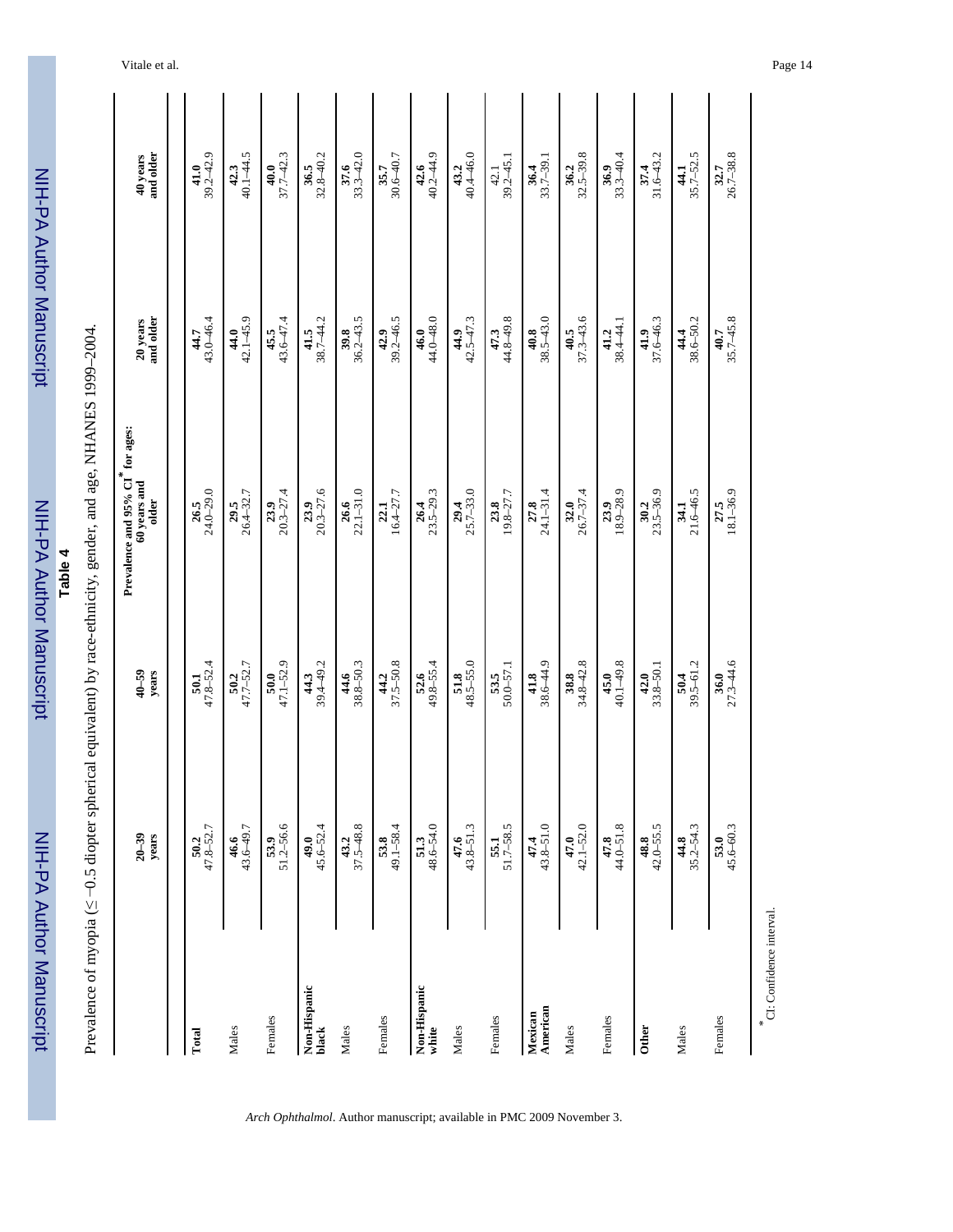| .<br>.<br>.<br>.<br>. |
|-----------------------|
|                       |
|                       |
|                       |
|                       |
| <u>י המונחות ה</u>    |
|                       |
|                       |
|                       |
|                       |

| L<br>N<br>N<br>N<br>-<br>-<br>-<br>-<br>$\overline{\phantom{a}}$<br>$25 - 12 = 12$<br>$\ddot{\phantom{0}}$<br>コート・リー・シー<br>$-16.1$<br>てなら ならてならと こねこく<br>$\sim$ $\sim$<br>くしゅうきょく<br>i<br>$\sim$ myonia $\ll -5$ diontor $\sim$<br>֖֖֖֪ׅ֪ׅׅׅׅׅ֪ׅ֪ׅ֚֚֚֚֚֚֚֚֚֚֚֚֚֡֝֝֝֝֬֝֬֝֬֝֬֝֬֝֬֝֬<br>$\frac{1}{2}$<br>֖֖֧֧ׅ֧ׅ֧֧ׅ֧֚֚֚֚֚֚֚֚֚֚֚֚֚֚֚֚֚֚֚֚֚֚֚֚֚֡֝֓֡֝֬֜֓֡֞֝֬֜<br>I<br>Ï<br>Ï<br>$\frac{1}{2}$ |
|-----------------------------------------------------------------------------------------------------------------------------------------------------------------------------------------------------------------------------------------------------------------------------------------------------------------------------------------------------------------------------------------|
|                                                                                                                                                                                                                                                                                                                                                                                         |
|                                                                                                                                                                                                                                                                                                                                                                                         |
|                                                                                                                                                                                                                                                                                                                                                                                         |

|                                    |                         |                         | Prevalence and 95% CI <sup>*</sup> for ages: |                         |                         |  |
|------------------------------------|-------------------------|-------------------------|----------------------------------------------|-------------------------|-------------------------|--|
|                                    | $20 - 39$<br>years      | $40 - 59$<br>years      | 60 years and<br>older                        | 20 years<br>and older   | 40 years<br>and older   |  |
| Total                              |                         |                         |                                              |                         |                         |  |
|                                    | $7.4$<br>6.5-8.3        | $7.8$<br>6.4-9.1        | $3.1$<br>$2.2 - 3.9$                         | $6.5$<br>5.8-7.2        | $6.0$<br>5.0-6.9        |  |
| Males                              | $\frac{5.6}{4.4 - 6.8}$ | $6.8$<br>4.9-8.6        | $3.2$<br>$2.0 - 4.4$                         | $\frac{5.5}{4.6 - 6.4}$ | $5.4$<br>4.1-6.7        |  |
| Females                            | $7.8 - 10.5$            | $7.3 - 10.3$            | $\frac{2.9}{1.8-4.1}$                        | $7.6$<br>$6.8 - 8.4$    | $6.5$<br>5.6–7.5        |  |
| Non-Hispanic<br>black              | $3.5-7.4$               | $\frac{5.7}{4.0 - 7.4}$ | $\frac{2.0}{0.9-3.0}$                        | $\frac{47}{3.7-5.8}$    | $\frac{4.3}{3.2 - 5.4}$ |  |
| Males                              | $3.0$<br>1.0–4.9        | $\frac{3.6}{1.7 - 5.6}$ | $\frac{2.5}{0.6 - 4.4}$                      | $3.1$<br>$2.1 - 4.1$    | $3.2$<br>$2.0 - 4.4$    |  |
| Females                            | $7.5$<br>4.5-10.6       | $7.4$<br>4.5-10.4       | $\frac{1.6}{0.1 - 3.1}$                      | $6.1$<br>4.5-7.7        | $5.2$<br>$3.4 - 7.0$    |  |
| Non-Hispanic<br>white              | $7.9$<br>$6.5 - 9.3$    | $\frac{8.5}{6.7-10.4}$  | $\frac{3.0}{2.1 - 4.0}$                      | $7.0$<br>$6.0 - 8.0$    | $\frac{6.4}{5.2 - 7.7}$ |  |
| Males                              | $6.5$<br>4.8-8.2        | $5.0 - 9.8$             | $\frac{3.5}{2.1-4.9}$                        | $\frac{61}{5.0 - 7.3}$  | $5.9$<br>4.3–7.5        |  |
| Females                            | $7.2 - 11.5$            | $7.7 - 11.6$            | $2.7$<br>1.4–3.9                             | $7.9$<br>6.7-9.2        | $\frac{7.0}{5.7 - 8.3}$ |  |
| American<br>Mexican                | $4.2$<br>$2.5 - 5.8$    | $3.6$<br>$2.5 - 4.8$    | $2.7$<br>1.5-3.8                             | $\frac{3.6}{2.8-4.5}$   | $3.3$<br>$2.5 - 4.0$    |  |
| Males                              | $2.8$<br>1.6–4.0        | $1.4$<br>$0.6 - 2.2$    | $\frac{2.9}{0.7 - 5.2}$                      | $1.6 - 3.0$             | $2.0$<br>1.0-3.0        |  |
| Females                            | $\frac{5.9}{2.9 - 8.9}$ | $3.6 - 8.5$<br>6.0      | $\frac{2.5}{0.9-4.0}$                        | $\frac{5.1}{3.5 - 6.8}$ | $\frac{4.6}{3.2 - 6.1}$ |  |
| Other                              | $6.6 - 11.6$<br>9.1     | $2.9 - 10.6$<br>6.7     | $1.1 - 8.2$<br>4.6                           | $\frac{7.2}{5.1 - 9.2}$ | $\frac{5.9}{3.2 - 8.6}$ |  |
| Males                              | $3.2 - 8.9$<br>6.0      | $1.9 - 14.5$<br>8.2     | $0.0 - 1.5$<br>$\ddot{0}$ .5                 | $\frac{5.5}{3.0 - 8.1}$ | $\frac{5.2}{1.3 - 9.1}$ |  |
| Females                            | $8.4 - 16.3$<br>12.3    | $\frac{5.7}{1.8 - 9.6}$ | $7.5$<br>1.6–13.4                            | $8.8$<br>$6.1 - 11.4$   | $6.4$<br>3.2-9.6        |  |
| CI: Confidence interval.<br>$\ast$ |                         |                         |                                              |                         |                         |  |